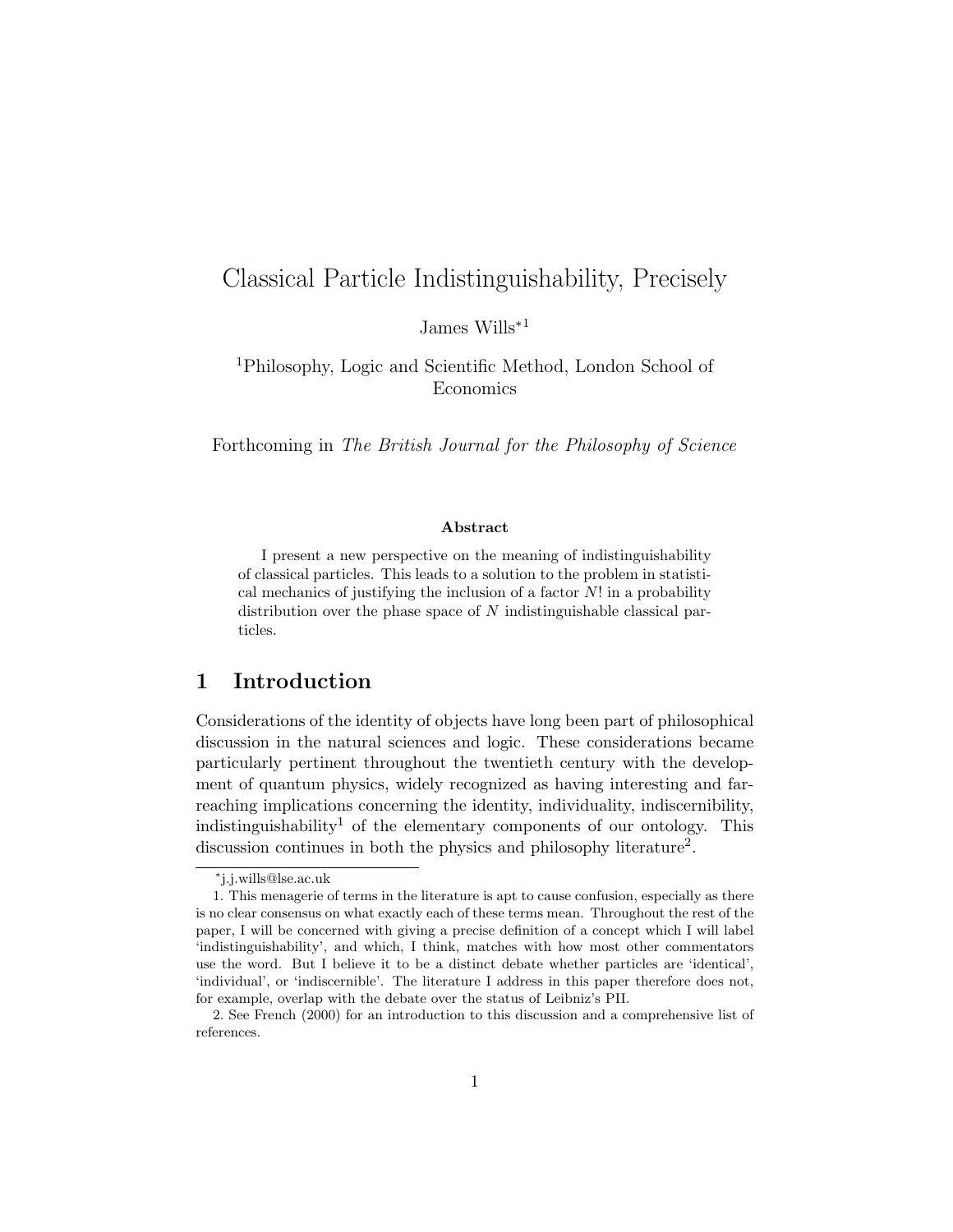Such considerations in classical physics have, by comparison, been largely ignored. This trend has rightly been resisted in the philosophical and foundational literature, but discussion of the idea has remained small in comparison to the (perhaps more glamorous?) discussion in quantum theory. It is strange that this is the case, since considerations of particle indistinguishability in physics actually first made their debut in Gibbs' work on classical statistical mechanics (Darrigol 1991, p. 239). Gibbs used the notion of particle indistinguishability to argue for the introduction of a factor  $N!$  in the probability distribution over the phase space for a system of N 'entirely similar' particles. It is here where the problem of giving a rigorous justification for the N! factor originates.

The question of whether, and if so in what precise sense, classical particles are indistinguishable has consequences in physics and its philosophy: arguments which aim to justify the inclusion of the  $N!$  factor generally assume that it is needed to derive an extensive entropy function. The basic worry is that a non-extensive entropy function yields a non-zero entropy of mixing of indistinguishable samples of gas, contradicting the prediction of thermodynamics that it is zero. This contradiction is one version of Gibbs' paradox<sup>3</sup>, and seeking a justification for the  $N!$  factor is often taken to be synonymous with seeking a solution to the paradox. The argument I will present follows the trend in the philosophical literature by taking seriously the idea of indistinguishable classical particles, but does not take as its basic motivation the derivation of an extensive entropy function. In fact, I think it is a virtue of my analysis that it shows that a rigorous derivation of the N! factor can be obtained on a very general level, independent of any particular probability measure and independent of what we use the probability measure to compute. This shows that the  $N!$  problem is not a problem specific to the entropy, but rather a deep puzzle in the foundations of statistical mechanics.

However, Gibbs' treatment of indistinguishable particles is beset by ambiguous and imprecisely defined terms (what exactly does it mean for classical particles to be 'indistinguishable'?). This lack of clarity has resulted in a surprisingly diverse collection of justifications for the N! factor. Some prominent textbook authors like Huang (1963), ter Haar (1966), and Blundell and Blundell (2010) appeal to quantum mechanics, arguing that the insertion of the  $N!$  in classical physics was necessary but not justifiable until quantum

<sup>3.</sup> See van Kampen (1984), Denbigh and Redhead (1989), Jaynes (1992), Dieks (2011, 2013), Saunders (2013), van Lith (2018), and Swendsen (2018) for a sample of the debate from the perspective of seeking an extensive entropy function.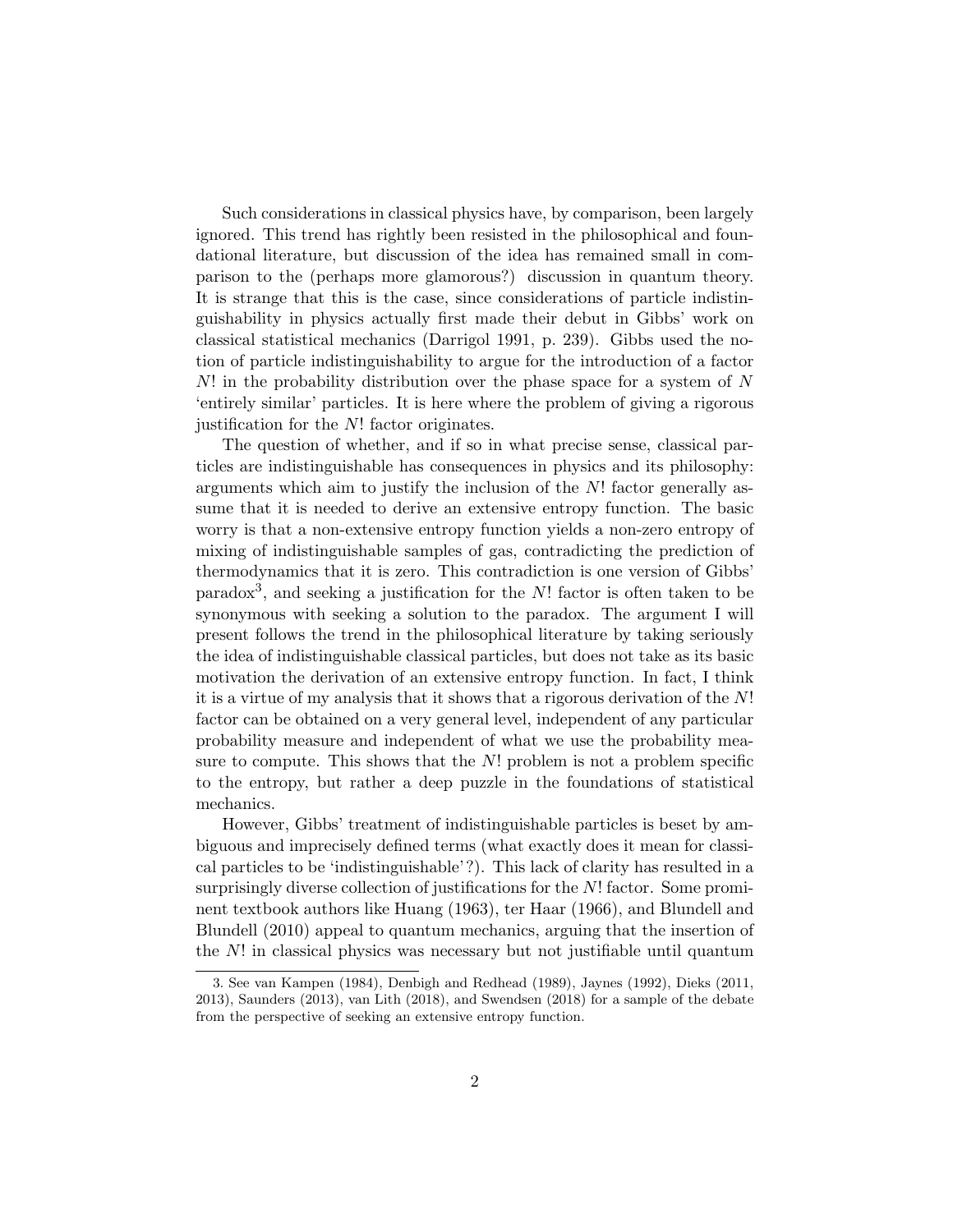mechanics came along with its associated 'fundamental indistinguishability of identical particles'. Indeed, much of the modern discussion and teaching of the physics of indistinguishable particles occurs in the context of quantum mechanics. In contrast, philosophers and those working in the foundations of physics have supplied arguments which defend the coherence of the idea of the indistinguishable classical particle. For example, Saunders (2013, 2018) supplies a justification of the  $N!$  factor on the basis of a notion of classical particle indistinguishability as defined by the intrinsic properties of classical particles like mass and charge. On the other hand, Dieks (2013) argues that the 'distinguishability' of classical particles means that the N! should not be included after all.

In this paper, I present an analysis of classical particle indistinguishability as 'observational indistinguishability' in a certain mathematically precise sense. I will argue that this leads to a number of interesting and welcome consequences in the foundations of statistical mechanics:

- 1. The identification and resolution of shortcomings in the ongoing debate concerning the solution to the N! problem.
- 2. A reinterpretation of the quotienting procedure typically used to justify the N! term and a rigorous derivation of the N! factor which does not appeal to the metaphysics of particles and which rather draws only on facts about observables.
- 3. A reinterpretation and reconstruction of Gibbs' own argument as a special case of my analysis in which particles are observationally indistinguishable with respect to the Hamiltonian. I call this 'dynamical indistinguishability'.

In Section 2, I present the necessary formalism and concepts of classical statistical mechanics in order to state a precise formulation of the N! problem. In Section 3, I critically evaluate two prominent approaches to the N! factor debate. In Section 4, I demonstrate that considerations of observability are crucial to understanding the sense in which states may be said to be 'equivalent' for the purpose of gathering statistics, and I offer a new perspective on the nature of reduction via quotienting in classical mechanics. In Section 5, I offer a reconstruction of Gibbs' argument for which I develop a precise definition of classical particle indistinguishability in terms of the symmetries of the dynamics. In Section 6, I use this definition to finally derive the N! factor.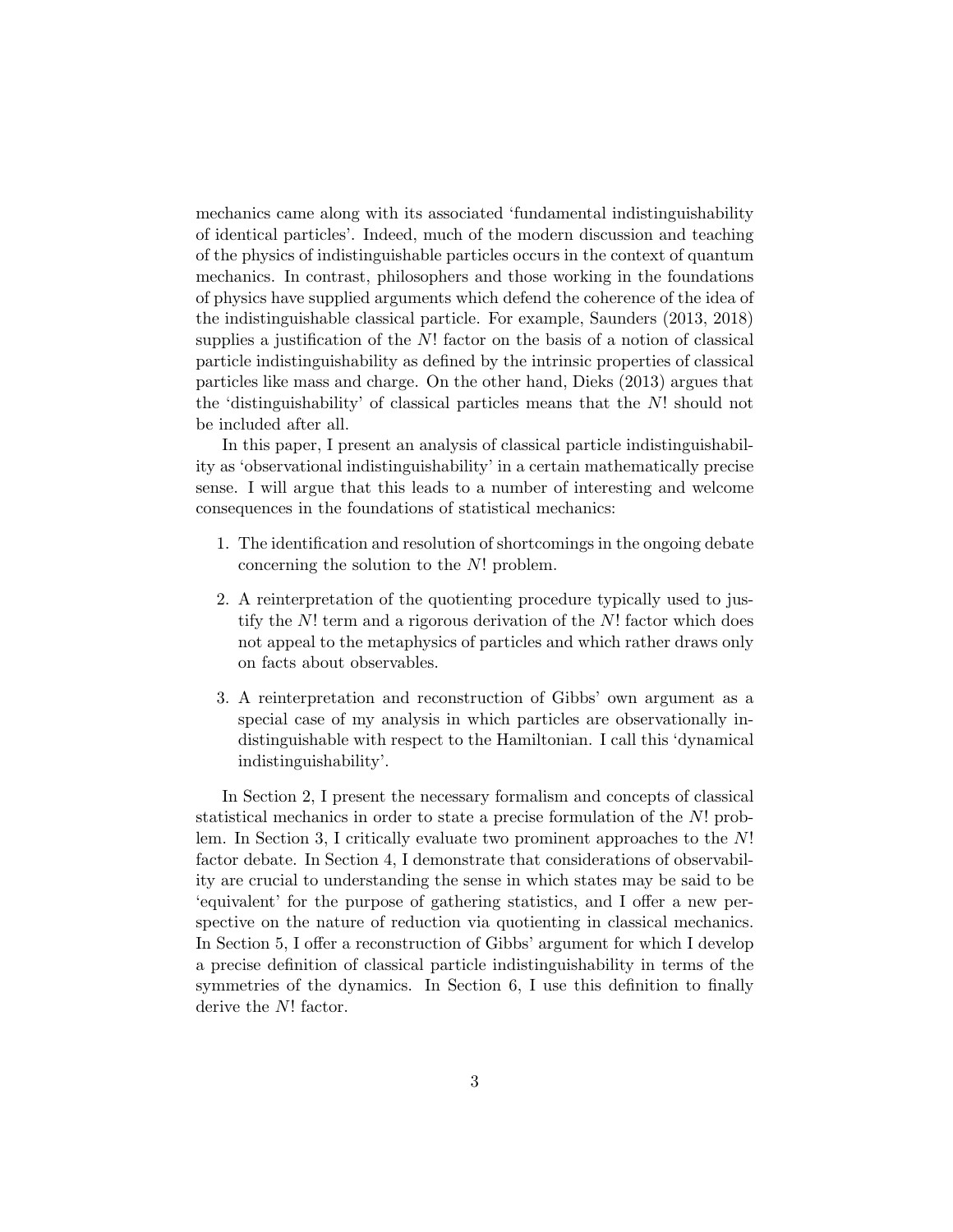## 2 Gibbs' Statistical Mechanics

In classical statistical mechanics<sup>4</sup>, the main object of study is the  $Hamilton$ nian system. This is a triple  $\langle M, \omega, h \rangle$  where M, a smooth manifold representing the possible states of the system, together with  $\omega$ , the symplectic form supplying  $M$  with geometric structure, form the *phase space*. Given a Hamiltonian,  $h : M \to \mathbb{R}$ , the symplectic form  $\omega$  determines a unique dynamical trajectory through each point in phase space. The dynamical trajectories are the integral curves of the vector field H generated by h via the symplectic form thus:

$$
w_{ab}H^a = d_b h \tag{1}
$$

where  $d_h h$  is the exterior derivative of h. We interpret the different integral curves with various initial conditions as representing the possible dynamical trajectories the system may follow from the various initial states represented by those points. Dynamical trajectories may also be viewed as maps  $\varphi_t$ :  $M \to M$  which take points in M and output points in M, t units along the integral curve from the initial point. The collection of these maps  $\{\varphi_t\}_{t\in\mathbb{R}}$ forms a one-parameter group of diffeomorphisms and is called the phase flow.

When the points in the phase space for a system of  $n$  degrees of freedom are given local coordinates  $(q_1, ..., q_n, p_1, ..., p_n)$ , where  $q_1, ..., q_n$  are the generalized configuration variables and the  $p_1, ..., p_n$  are the generalized momenta, Equation (1) takes on the more familiar form of Hamilton's equations:

$$
\dot{q}_i = \frac{\partial h}{\partial p_i}, \ \dot{p}_i = -\frac{\partial h}{\partial q_i} \text{ for } 1 \le i \le n. \tag{2}
$$

Now we introduce the statistical part. In introducing his statistical mechanical framework, Gibbs invites us to

imagine a great number of systems of the same nature, but differing in the configurations and velocities which they have at a given instant. (Gibbs 1902, p. iii)

<sup>4.</sup> I choose to present the Gibbs rather than the Boltzmann version of statistical mechanics. This is partly because the problem I am concerned with first originated with Gibbs. Despite this, many authors in the modern philosophical literature (like Saunders (2013) and Dieks (2013) which I discuss below) choose to state the problem in the Boltzmann framework. Happily though, this does not affect the solution of the problem since, ultimately, all the action occurs in the probability measure over the phase space which is a feature common to both Gibbs and Boltzmann versions.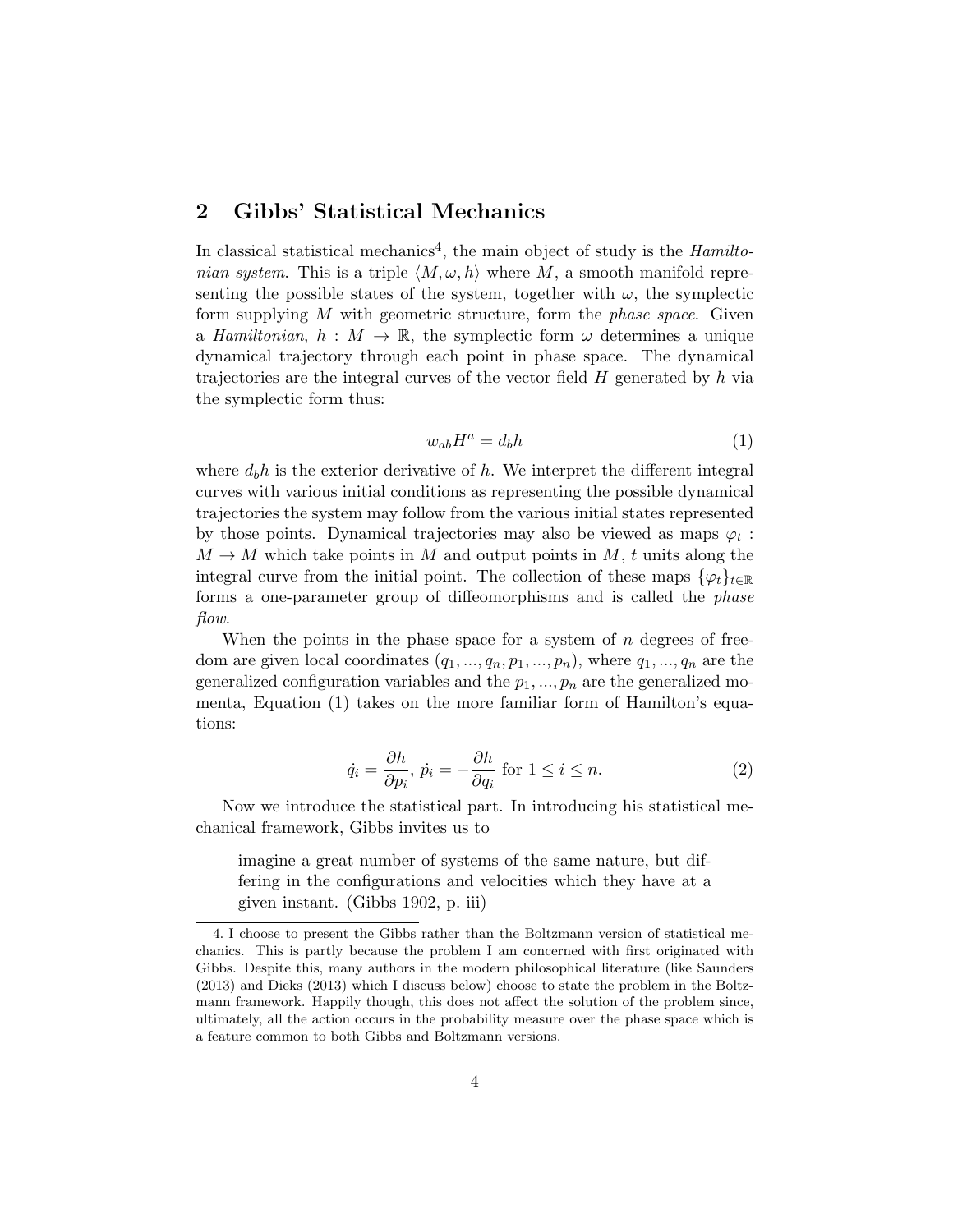This collection of systems is known as the ensemble: an enormous collection of copies of the system under study which contains all of the possible ways the actual system could be at an instant. It is important to recognize that the ensemble is not (for example) the collection of particles in the actual box of gas itself; it consists of possible, not actual, copies of the entire system. And it is the ensemble, not the actual system, that is the object of study in Gibbs' statistical mechanics:

And here we may set the problem, not to follow a particular system through its succession of configurations, but to determine how the whole number of systems will be distributed among the various conceivable configurations and velocities at any required time, when the distribution has been given for some one time. The fundamental equation for this inquiry is that which gives the rate of change of the number of systems which fall within any infinitesimal limits of configuration and velocity. (Gibbs 1902, p. iii)

He is not concerned with the traditional mechanical problem of how a particular state of the system changes in time but rather with the problem of how the distribution of a number of systems over the possible states changes with time.

We are invited to imagine that the ensemble of systems is distributed in a particular way among the possible mechanical states in phase space. This distribution  $D$  on phase space tells us how many systems  $N$  in an ensemble are associated with a given region  $R$  of the phase space, through the following definition:

$$
N(R) := \int_{R} D(p, q) dp_1...dq_n.
$$
 (3)

Gibbs calls  $D(p,q)$  the *density-in-phase* and  $dp_1...dq_n$  an *element of extension* $in$ -phase<sup>5</sup>.

The total number of systems in the ensemble  $N := N(M)$  is given by Equation (3) for  $R = M$ . We can normalize D by defining  $P(p,q) :=$  $D(p,q)/N$ , which Gibbs calls the probability coefficient<sup>6</sup>. We can then define

$$
\mu(R) := \int_R P(p, q) dp_1 \dots dq_n. \tag{4}
$$

<sup>5.</sup> In modern language, this is known as the 'volume form' or 'Liouville form' associated with the symplectic manifold  $(M, \omega)$ , given by  $\omega^n = dq_1 \wedge dp_1 \wedge \cdots dq_n \wedge dp_n$ .

<sup>6.</sup> In modern language, this is a 'probability density function'.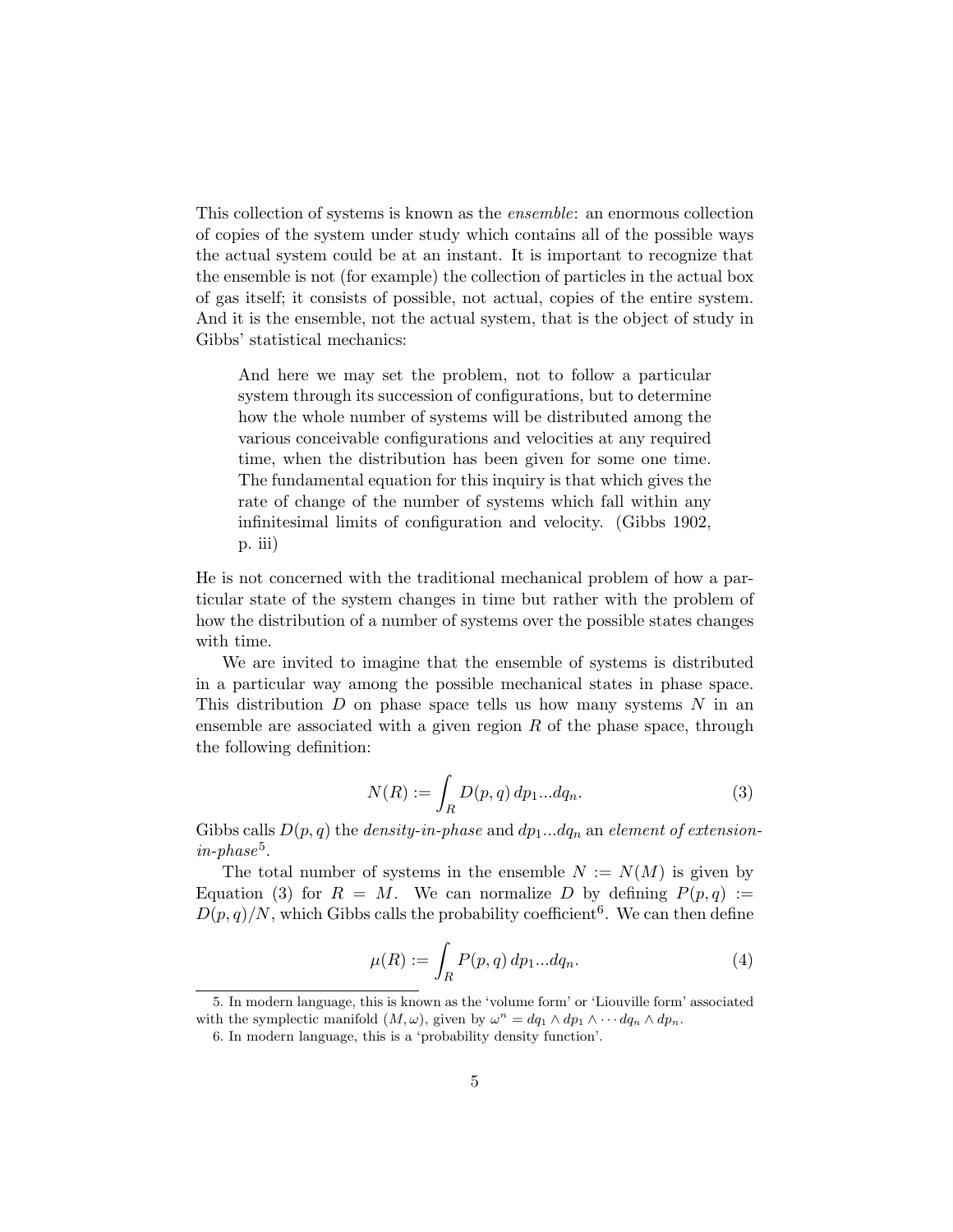This defines the measure of a region  $R \subseteq M$ . We then define

$$
\mathcal{P}(R) := \frac{\mu(R)}{\mu(M)}\tag{5}
$$

to be the probability of region  $R$ . Its intended interpretation is as the probability that a system picked out of the ensemble is found in region R of the phase space. In Gibbs' words, it expresses

[the] ratio of the number of systems falling within those limits to the whole number of systems. This is the same as the probability that an unspecified system of the ensemble [...] will lie within the given limits. (Gibbs 1902, p. 17)

This quotation suggests that the talk of ensembles of great numbers of systems is just a concrete way of interpreting the probability measure in a frequentist manner. However, in using Gibbs' formalism, we are not committed to the existence of this ensemble of systems<sup>7</sup>. The important message is that the central object of study in Gibbsian statistical mechanics is the probability measure over the phase space. Physics proceeds by computing expectation values for certain observables which are then compared with experiment.

Much of Gibbs' 1902 book studied the probability coefficients of arbitrary Hamiltonian systems of  $n$  degrees of freedom interacting with different environments. For example, the first probability coefficient he studied was the canonical distribution. He interpreted this to model systems which could exchange energy with their constant-temperature environment. He then introduced the micro-canonical distribution to study the properties of systems with a fixed energy. If a physicist wants to study the properties of their particular system when it is in contact with a heat bath (for example), all they have to do is take the canonical distribution, which Gibbs has already worked out and apply it to their particular system, effectively endowing the canonical coordinates with certain interpretations. For example, for a single point particle with three degrees of freedom, the generalized configuration variables represent the particle's  $x, y$  and  $z$  position coordinates and the generalized momenta represent the particle's linear momentum along the  $x$ ,  $y$  and z axes. It is at this stage where the problem we are concerned with arises.

<sup>7.</sup> Mathematically, all we have is a probability distribution over M. How we are to interpret this probability is a matter of debate. See Myrvold (2017) for a discussion of the main issues.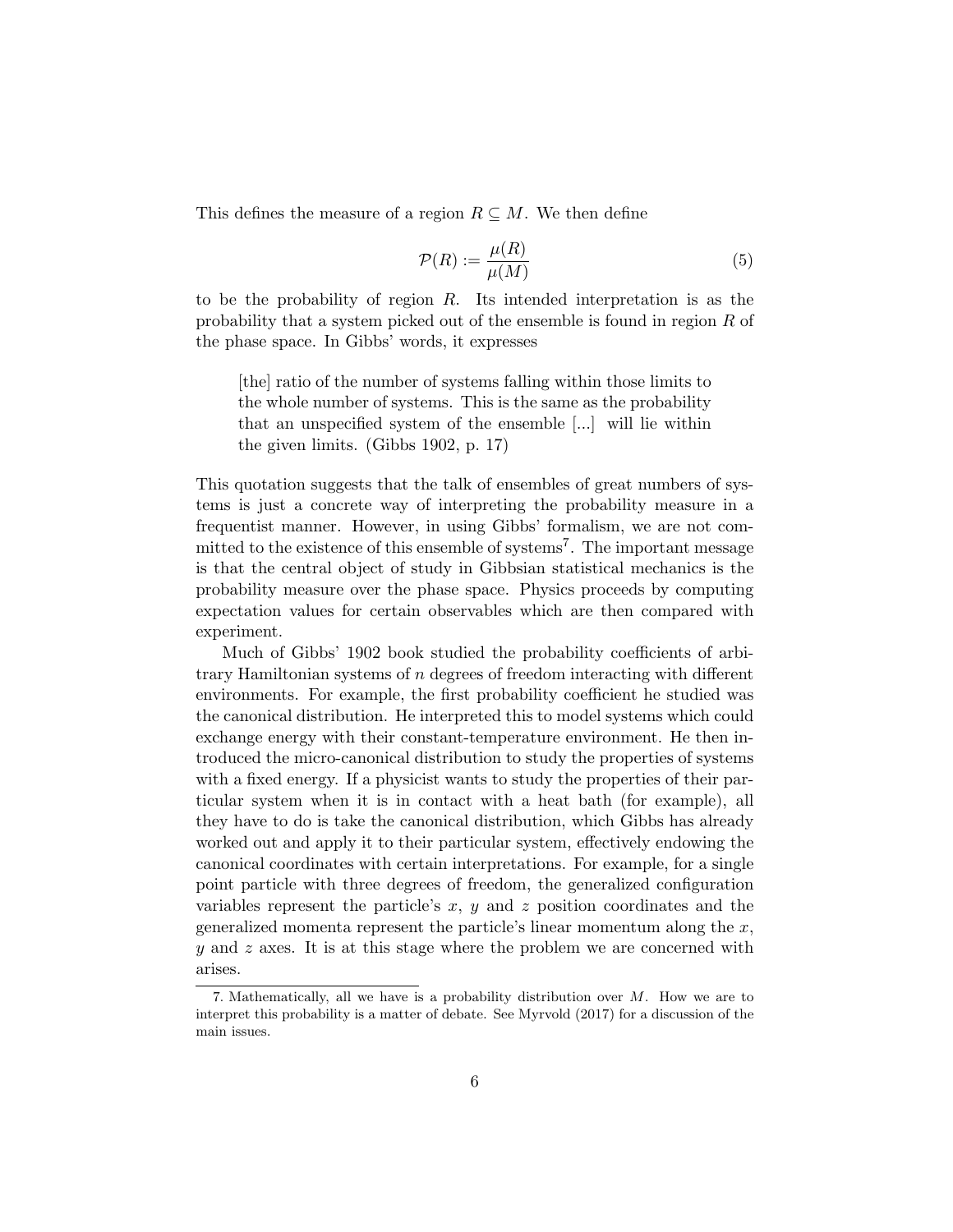While Gibbs spent most of his book studying arbitrary systems of  $n$ degrees of freedom, in the last chapter of his book he did apply his methods to a particular system: a collection of N point particles<sup>8</sup>. In applying his methods to this system, he expressed the following problem:

If two phases differ only in that certain entirely similar particles have changed places with one another, are they to be regarded as identical or different phases? (Gibbs 1902, p. 187)

This quote requires some interpretation. The 6N-dimensional phase space of a system of  $N$  point particles has phase points (also known as phases)  $s$ of the form of a  $6N$  tuple:

$$
s = (r_{1x}, r_{1y}, r_{1z}, p_{1x}, p_{1y}, p_{1x}, ..., r_{Nx}, r_{Ny}, r_{Nz}, p_{Nx}, p_{Ny}, p_{Nz})
$$
(6)

Or, more briefly

$$
s = ((\mathbf{r}, \mathbf{p})_1, ..., (\mathbf{r}, \mathbf{p})_N) \tag{7}
$$

where  $\mathbf{r} = (r_x, r_y, r_z)$  and  $\mathbf{p} = (p_x, p_y, p_z)$ . We are to think of this tuple as consisting of  $N$  'slots', known as *factor positions*, each of which represents one of the N particles, and into which go three position coordinates and three momentum coordinates specifying the single particle state. This phase point represents the state of the  $N$  particle system, made up of  $N$  single particle states. Now consider the family of transformations  $\{\pi_{ij}\}\$ for  $1 \leq i, j \leq N$ whose elements swap the blocks of six canonical coordinates, which is to say they swap the single-particle states, among the factor positions i and j. For example, the transformation  $\pi_{1N}: M \to M$  is defined so that

$$
\pi_{1N}(s) := ((\mathbf{r}, \mathbf{p})_N, ..., (\mathbf{r}, \mathbf{p})_1). \tag{8}
$$

Let us refer to these transformations as *permutations*. The permutations  $\pi_{ij}$ effectively change which particle has which position and momentum. It is easily checked that these permutations are canonical transformations, a fact which will be useful to us later.

<sup>8.</sup> This last chapter is known for the grand canonical distribution, used in modelling systems of particles in which the particle number is allowed to vary (in chemical reactions, for example). Indeed, it is in the mathematical expression of the grand canonical distribution where the problem I discuss first appeared. However, the discussion and solution to the problem will not depend on any particular probability distribution; the problem would appear if we applied the canonical, micro-canonical or another distribution to the N particle system.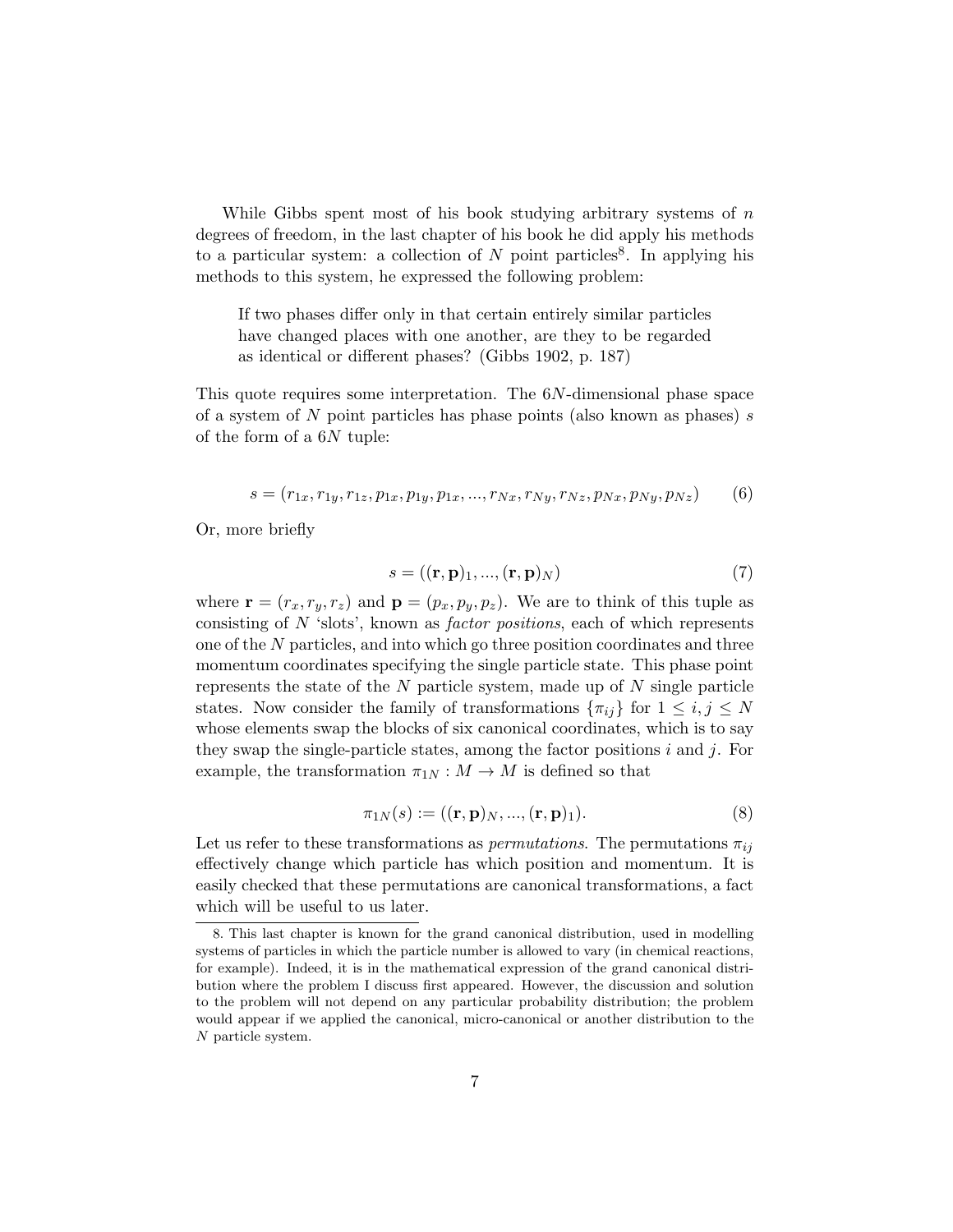The permutation  $\pi_{ij}$  is sometimes described as a 'permutation of particle labels' (French and Rickles 2003) or as a 'permutation of particles among the states' (Dieks 1990; Saunders 2013). These images are tempting, but they can be misleading as to what the permutations  $\{\pi_{ij}\}\$  really do. Firstly, we cannot think of particles as being permuted among states since this invites the image of phase points remaining fixed, like boxes, and particles being permuted between them. In fact, the formalism indicates that we should think of the particles like boxes (they are represented by the factor positions) as remaining fixed while the states (blocks of six coordinates) are permuted among them. Nor can the maps be interpreted passively as a permutation of particle labels since, strictly speaking, there are no labels for the map to act on; all that the N tuple consists in is factor positions and single particle states. It is possible to interpret the labels as names referring to the factor positions (the label 'A' would just be shorthand for 'the first factor position in the tuple' and so on), and if we must talk of labels then this is how they should be interpreted, but this still does not capture what the maps do since, again, the factor positions remain fixed. As defined, these maps act on N tuples and return  $N$  tuples by permuting single particle states among the factor positions. The  $\pi_{ij}$  do not permute particle labels over particles, or particles over states: they permute states over particles<sup>9</sup>.

Now Gibbs poses the following question: what if the particles represented by factor positions  $i$  and  $j$  are 'entirely similar' or 'indistinguishable'? The transformation  $\pi_{ij}$  certainly takes s to a different phase point  $\pi_{ij}(s) \in M$ ,  $s \neq \pi_{ij}(s)$ , but are the states represented by  $\pi_{ij}(s)$  and s, in some sense, equivalent? It is tempting to say in this case that if the particles are 'indistinguishable', it does not 'matter' which particle has which single particle state and so the states represented by the phase point s and its permuted counterpart  $\pi_{ij}(s)$  are in some sense equivalent. This is a common interpretation of Gibbs' reasoning here, for he writes:

If the particles are regarded as indistinguishable, it seems in accordance with the spirit of the statistical method to regard the phases as identical. (Gibbs 1902, p. 187)

If all N particles were 'indistinguishable' from each other, then it seems that

<sup>9.</sup> The distinction between permuting particles over states and permuting states over particles has made made in the context of quantum theory: French and Krause (2006, p. 136) note that we may think about permutation both ways in the context of ordinary statistics but that the distinction becomes important in the context of parastatistics. In this paper, however, we restrict ourselves strictly to classical Hamiltonian mechanics for a contained discussion.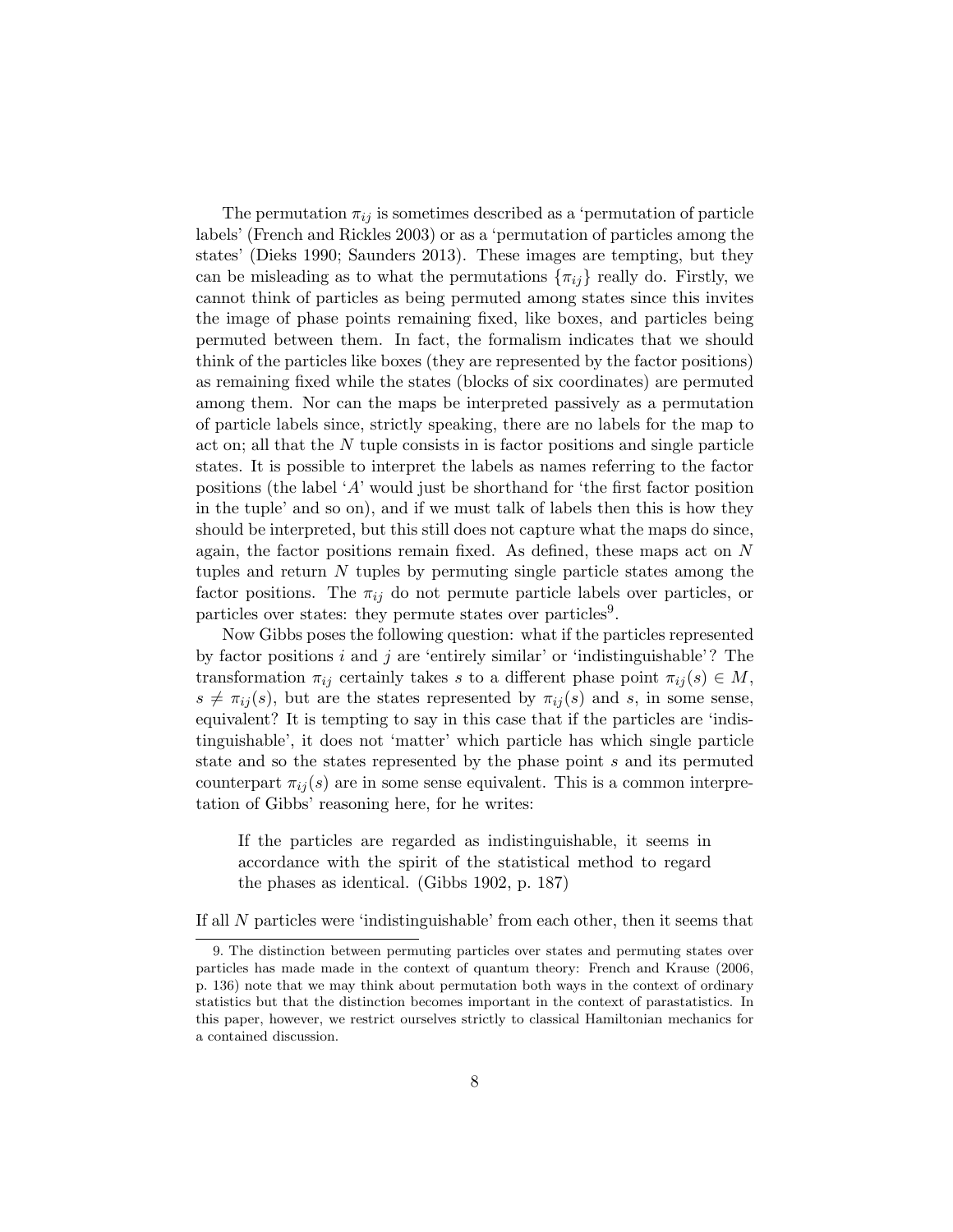the phase space is over-representing the physical states; each physical state is represented by  $N!$  points in the phase space since  $N$  single particle states over  $N$  factor positions admit of  $N!$  distinct permutations of single particle states over particles. This has a knock-on effect on the probability measure: if the physical states are over-represented in  $M$ , the standard probability measure over M developed in the earlier part of Gibbs' book for arbitrary systems would be over-counting the states. Gibbs corrects for this<sup>10</sup> by dividing the probability measure by N!. More precisely, if  $\mu$  is the measure derived from the general reasoning of earlier chapters (see Equation (4)), the measure for the N particle system would be  $\mu/N!$  to correct for the over-counting of the states by  $\mu$ .

The terms Gibbs uses are open for interpretation: what is meant by 'entirely similar' or 'indistinguishable'? What does it mean to say that the phases are 'identical'? Is this to be read as logical identity? Or some other notion of equivalence? These ambiguities have led to a number of views regarding the N! factor. In the next Section, I critically evaluate two prominent views, taking certain parts of their arguments as inspiration for my own derivation of the factor and for my answers to these questions.

### 3 N! Justifications

In this Section, I turn to discussing and critically evaluating the arguments of Dieks and Saunders, two prominent representatives of different views regarding the N! factor. This will help set the scene for the alternative view I will defend in this paper.

#### 3.1 Dieks' Classical Particle Distinguishability

Dennis Dieks gives an argument against the inclusion of the N! factor, based on the idea that classical particles cannot be indistinguishable at all because they are always distinguishable by their trajectories in configuration space. The thrust of his argument is expressed here:

[C]lassical particles can be named and distinguished by their different histories. A process in which two classical particles of

<sup>10.</sup> In the original text, Gibbs considers the more general case in which the gas consists of numbers of particles of different kinds so his factor is  $N_1!N_2!...N_h!$  where 1, ..., h indexes the different kinds of particles in the gas such that particles of kind 1 are 'indistinguishable' from each other but 'distinguishable' from any other kind. We work with the simpler case of N particles of the same kind for simplicity and without loss of generality.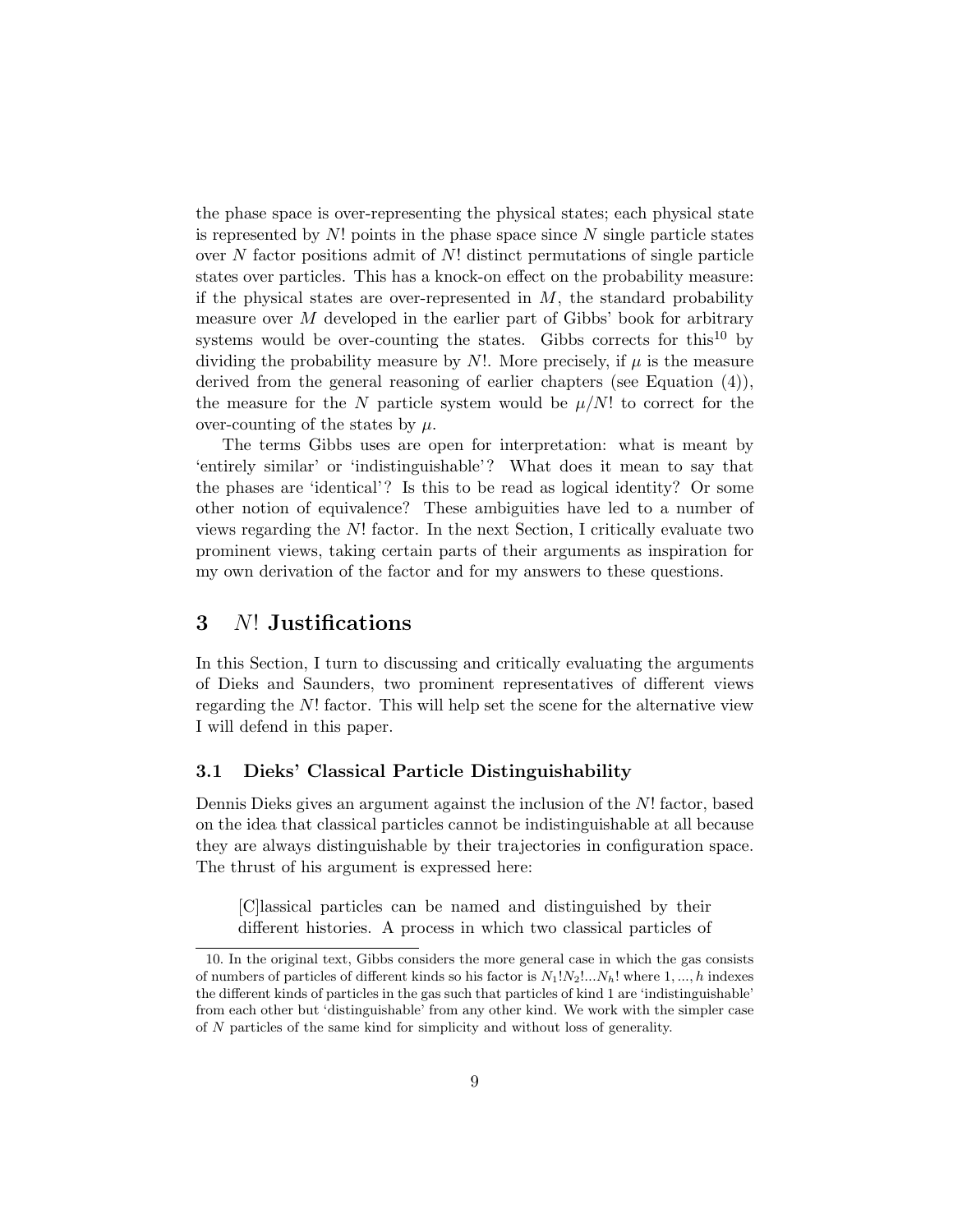the same kind are interchanged can therefore certainly produce a different microstate. Indeed, imagine a situation in which there is one particle at position  $[r_1]$  and one particle at position  $[r_2]$ , and in which at a later instant there is again one particle at  $[r_1]$ and one at  $[r_2]$ ; suppose that their respective momenta are the same as before. What has happened in the meantime? There are two possibilities: either the particle that was first at  $[r_1]$  is later again at  $[r_1]$  and the particle that was first at  $[r_2]$  is later again at  $[r_2]$ , or the particles have exchanged their positions. The latter case would clearly be different from the former one: it corresponds to a different physical process. Although it is true that the two final situations cannot be distinguished on the basis of their instantaneous properties, their different histories show that the particle at  $[r_1]$  in one final situation is not the same as the particle at  $[r_1]$  in the other final situation. (Dieks 2013, p. 27)

The situation Dieks has in mind here is depicted in Figure 1. Let the initial



Figure 1: (a) is the initial state of a system consisting of two particles in a container. The arrows indicate their velocities. States (b) and (c) are the final states of particles after they follow trajectories which lead them to swapping and not swapping, respectively. The black dot depicts the particle represented by the first factor position and the white dot depicts the particle represented by the second factor position.

state (a) be represented by the phase point  $s = (r_1, p_1, r_2, p_2)$ . And let state (b) be the final state of the two particles if they swap, taking the system to the state  $\pi_{12}(s) = (r_2, p_2, r_1, p_1)$ , where  $\pi_{12}: M \rightarrow M$  is the permutation, acting on the single particle states in the factor positions 1 and 2. This transformation represents the process in which the particle (represented by the first factor position, coloured black in the diagram)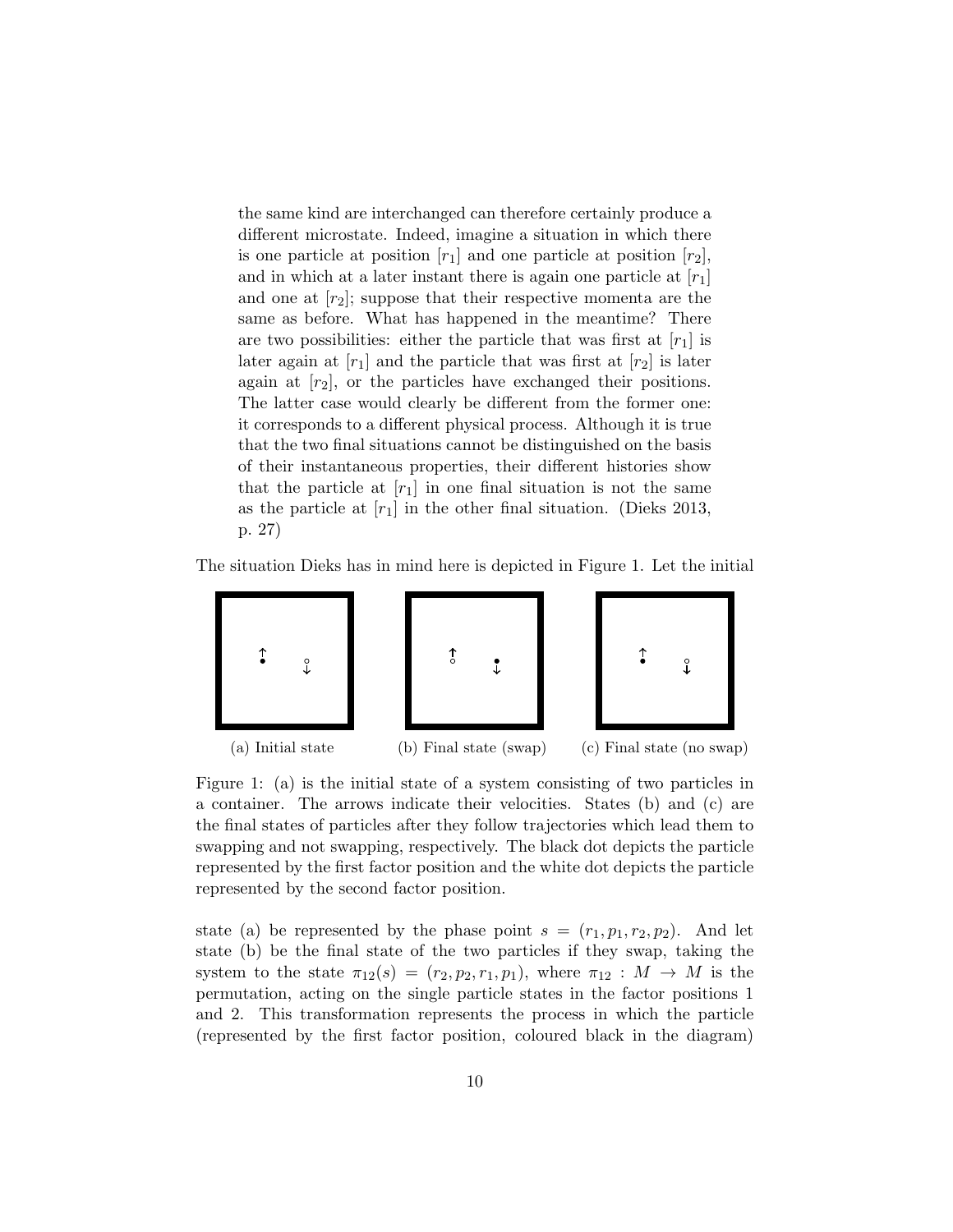which initially had  $(r_1, p_1)$  now has  $(r_2, p_2)$  and the particle (represented by the second factor position, coloured white in the diagram) which initially had  $(r_2, p_2)$  now has  $(r_1, p_1)$ . The particles have swapped single particle states. State (c) shows the final state of the two particles if they do not swap, the system returning to the state s. The puzzle here is that if the particles are 'of the same kind', 'entirely similar', or 'indistinguishable' then the states  $\pi_{12}(s)$  and s are in a sense equivalent, since in each there is one particle at position  $r_1$  with momentum  $p_1$  and another at position  $r_2$ with momentum  $p_2$ ; physically, it might not seem to matter which particle has which position and momentum. Dieks argues that although the states are not distinguishable via their 'instantaneous properties', the particles in Figure 1b followed different trajectories in configuration space to those in 1c. So, when we take the histories into account, it does seem to 'matter' which particle is which. In this sense, the particles are clearly distinguishable via their trajectories and therefore the states  $\pi_{12}(s)$  and s are, in another sense, not equivalent. Which is the correct sense of equivalence to take? Dieks argues that the histories are relevant to considerations of the equivalence of the states and so he concludes that the states are distinct.

In order to evaluate the argument, let me put it in a more formal setting. Note first of all that the system in which the particles do not swap must have a different dynamics than the system in which the particles do swap. More formally, representing the dynamics as the phase flow after some fixed time  $\varphi_t: M \to M$ , then it must be the case that:

$$
\varphi_{\neg \text{swap}} : s \mapsto s \tag{9}
$$

$$
\varphi_{\text{swap}} : s \mapsto \pi_{12}(s) \tag{10}
$$

In other words, if the system is to evolve under the dynamics to some phase point other than s, then the phase flow must be different. Each phase flow is generated by the corresponding Hamiltonian  $h^{\text{swap}}$  and  $h^{\text{-swap}}$ . But the Hamiltonian is a function of the phase—indeed, it is the energy—and thus is exactly the sort of object that may fairly be called an 'instantaneous property' of the system. Therefore, the two final states in Figures 1b and 1c can in fact be distinguished on the basis of their instantaneous properties, since the Hamiltonian in each case is different. It is exactly because the states are different in virtue of their different Hamiltonians that the states have different trajectories in phase space.

Therefore, what Dieks has really told us is that the phase point s in the phase space of dynamical system  $\langle M, \omega, h^{-swap} \rangle$  is a different state from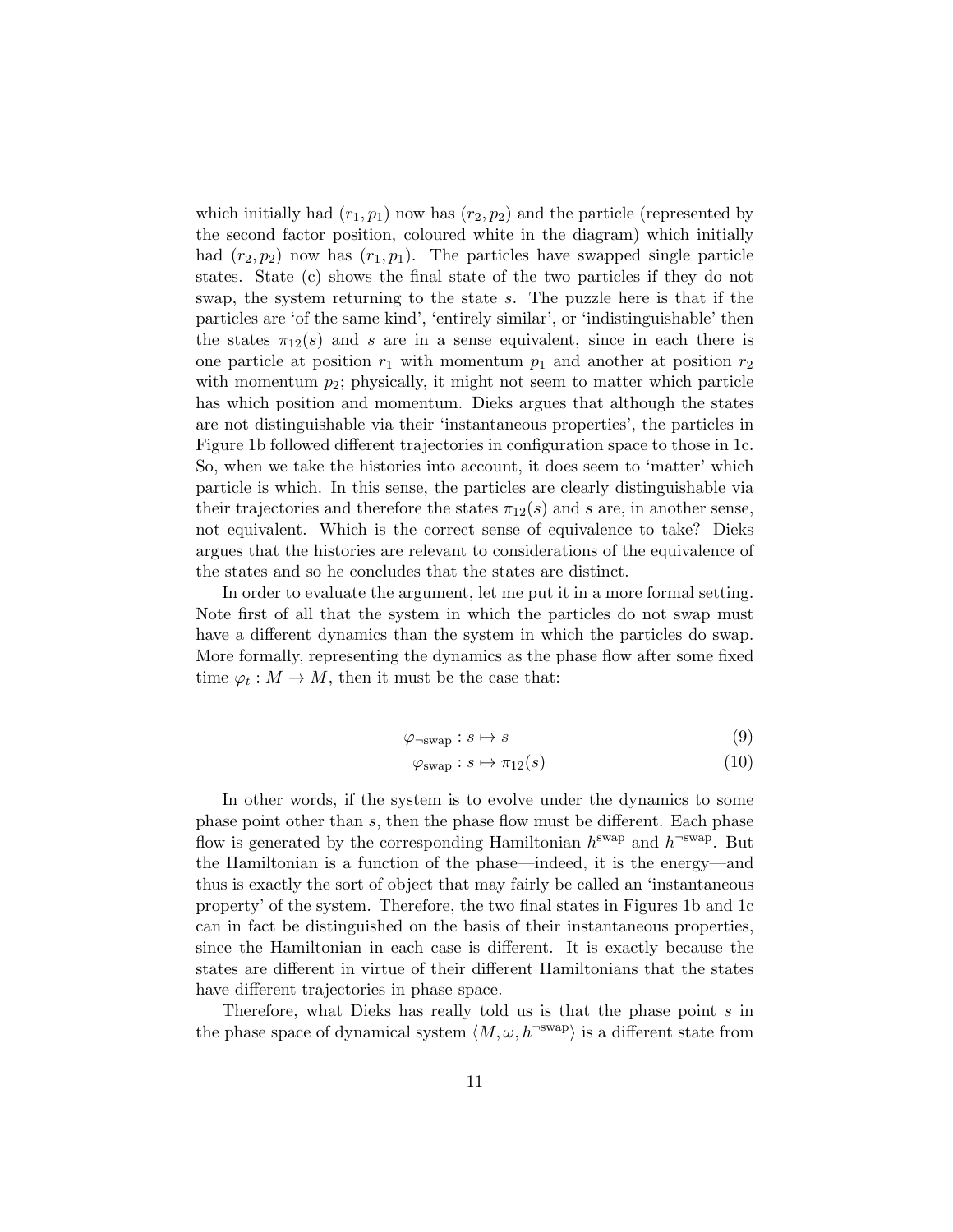$\pi_{12}(s)$  in the phase space of dynamical system  $\langle M, \omega, h^{\text{swap}} \rangle$ . However, this is not the question we are really trying to answer. What we want to know is whether s in the phase space of some dynamical system is in some sense equivalent to  $\pi_{12}(s)$  in the phase space of the very same dynamical system. What are we to say about the sense in which the states represented by s and  $\pi_{12}(s)$  are equivalent?

#### 3.2 Saunders' Classical Particle Indistinguishability

Saunders (2013, 2018) supplies an answer to this question as part of an argument justifying the inclusion of the  $N!$  factor in the context of Boltzmann statistical mechanics. If the particles are identical<sup>11</sup>, understood to mean that the particles share all state-independent properties (like charge, mass and spin), then the states  $\pi_{ij}(s)$  and s (for  $1 \leq i, j \leq N$ ) represent one and the same physical state (the sense of equivalence used here being identity). This representational redundancy of the phase space then needs to be removed by passing to the reduced phase space,  $M' = M/S_N$ : the quotient of the phase space under the action of  $S_N$ , the permutation group<sup>12</sup>. Points in the reduced space may be understood as equivalence classes  $[s]$  each containing N! elements all related to the  $s \in M$  by the permutations  $\pi \in S_N$ . Quotienting under this group effectively identifies points in the unreduced phase space related by these permutations. More informally, the unreduced phase space points are read as saying, 'the first particle has this position and momentum, the second particle has that position and momentum, and so on' while the points in the reduced phase space are read as saying 'some particle has this position and momentum and another particle has that position and momentum, and so on' While it is possible to make statements about which particle has which position and momentum in the unreduced space, it is not possible to say which is which in the reduced space.

This reduction has the desired effect on the probability measure. Let there be a measure  $\mu$  on the unreduced space M such that  $\mu(M) = 1$  (it is normalized) and let  $\mu'$  be the measure on the reduced space  $M'$  obtained through the quotienting procedure. We may embed  $M'$  to  $M$  by mapping the points  $[s] \in M'$  to some point  $[s] \ni s_i \in M, 1 \le i \le N!$ . This maps  $M'$ onto some region  $R \subset M$ . Carrying  $\mu'$  over to M then allows allows us to

<sup>11.</sup> This term is not meant in the strict logical sense of 'one and the same', but it is widely used, so I adopt it. In the philosophical literature, particle identity has been treated with significant sophistication and precision. See, for example, Caulton and Butterfield (2011, 2012) and French (1989).

<sup>12.</sup>  $S_N$  contains N! elements which are generated by the transformations  $\pi_{ii}$ .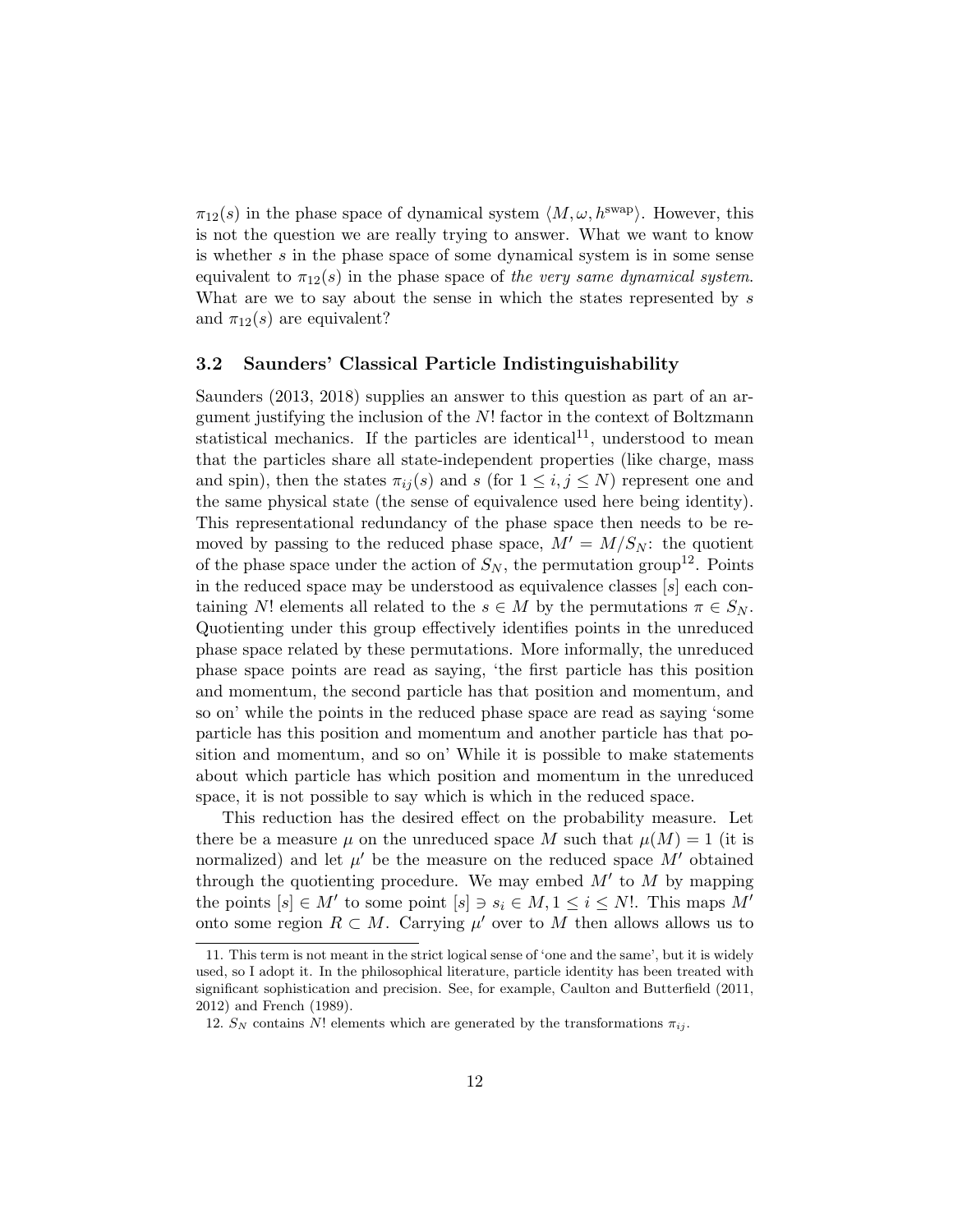compare  $\mu'$  and  $\mu$  on the same space. Since  $\mu(R) = 1/N!$ , and R can be mapped to the entire reduced space, it follows that  $\mu'(M') = \mu(R) = 1/N!$ resulting in the desired N! factor.

There are two key steps in this argument that I will focus on. These are:

- 1. Focusing on the key question of whether the points in  $M$  related by some  $\pi \in S_N$  represent 'one and the same' physical state. The criterion for this was taken to be: the points s and  $\pi_{ij}(s)$  represent one and the same physical state just in case the particles represented by factor positions  $i$  and  $j$  are identical.
- 2. If the states are equivalent in this sense, then the points s and  $\pi_{ij}(s)$  are to be identified by quotienting  $M$  under the action of the permutation group.

I take issue with the first, and therefore am not convinced by the second. My critique is the subject of the next Section. In its place I will propose a new and mathematically precise perspective on the equivalence of states, which in turn gives rise to a novel interpretation of the quotienting procedure.

## 4 Observables and Statistics

If we assume that the job of the state space in a typical dynamical theory is to represent completely and without redundancy all the possible ways a system can be at an instant, then the question in step one of whether two states are 'one and the same' physical state is pertinent. The situation in statistical mechanics, however, is slightly different. While we are ostensibly studying a dynamical system, it is not the primary object of study. This is because statistical mechanics is a statistical theory and, as such, it is not immediately concerned with the evolution of the state of the system, but rather with studying a *probability space*. This is a triple  $(\Omega, \mathcal{F}, \mu)$  where  $\Omega$ is the sample space whose elements are called outcomes,  $\mathcal F$  is a  $\sigma$ -algebra on  $\Omega$  whose elements are called events and  $\mu : \mathcal{F} \to [0, 1]$  is a countably additive probability measure. This shift in focus is important: while the job of the state space  $M$  is to completely represent all the possible states of the dynamical system, the job of the subsets of  $\Omega$  is to be the events to which probabilities are attached. In the previous section, it was tacitly assumed that  $\Omega$  was M, but this will not, in general, be the case, as I will show shortly. It is important to realize that M and  $\Omega$  are conceptually different entities with different roles vis- $\lambda$ -vis what they aim to represent. The importance of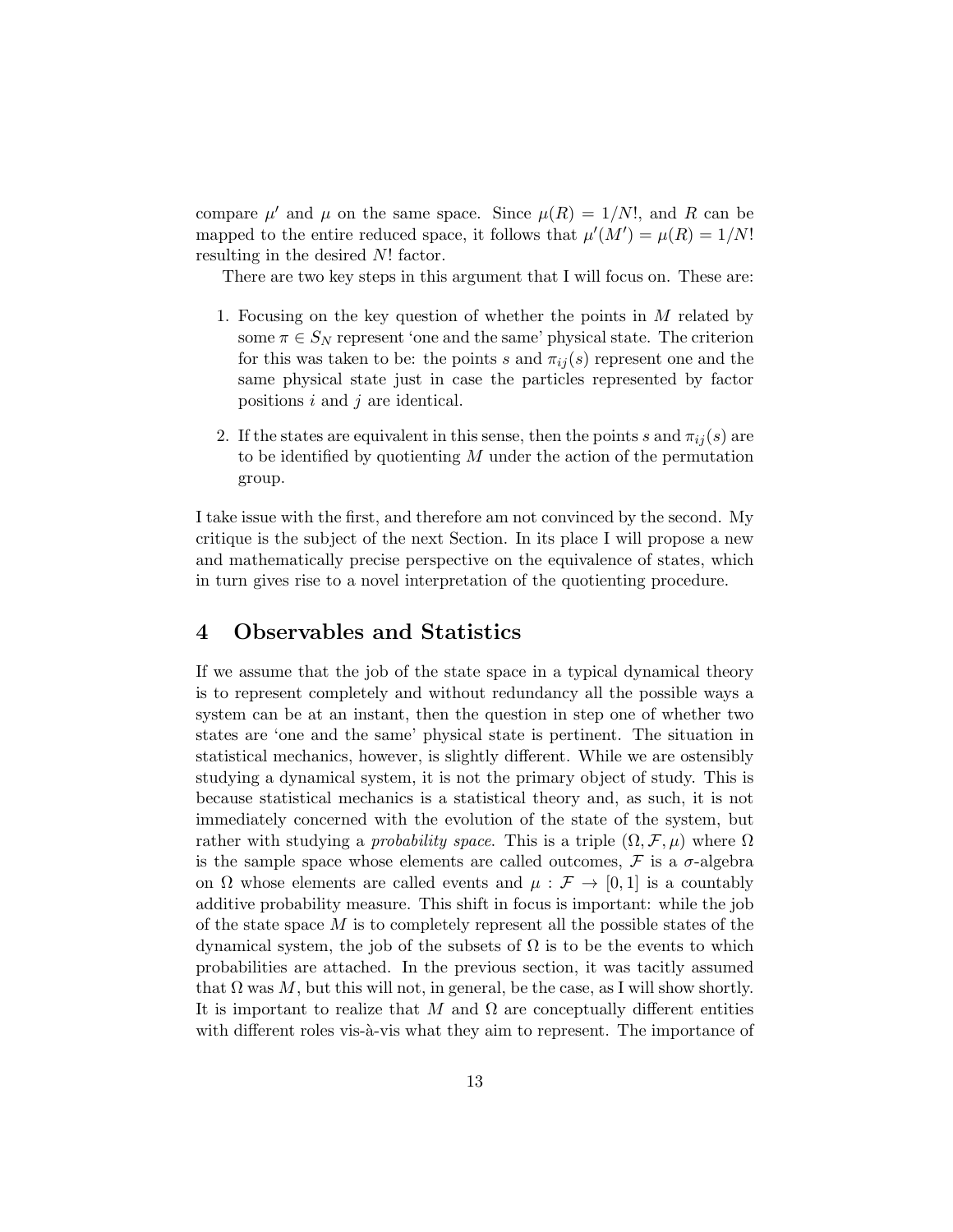noting this difference and its relevance to statistical mechanics is the topic of this section.

In a typical statistical analysis using a probability space, the job of  $\Omega$ is to represent the set of possible outcomes or results of an experiment or observation while  $\mathcal F$  represents the set of possible events which are assigned probabilities (c.f. Billingsley 1995, p. 17). I would like to draw attention to the seemingly innocuous role of observation in defining the sample space. The appearance of observation in the standard interpretation of a probability space is, I think, very telling and important. We can only collect statistical data and determine the relative frequencies of various elements of  $\mathcal F$  when the outcomes in the sample space are observationally distinguishable from one another. Therefore, considerations of what counts as observable must be accounted for when specifying the sample space. To give a really simple example: we have two coins to be flipped at the same time, each of which can either land heads  $(H)$  or tails  $(T)$  and with one coloured red  $(R)$  and the other green  $(G)$ . If the experimenter tossing the coins and recording relative frequency data is colourblind, it will only be possible for them to collect statistical information with the sample space  $\{(H, H), (H, T), (T, T)\}\$ , even though the state space is in fact  $\{(GH, RH), (GT, RH), (GH, RT), (GT, RT)\}.$  That is, the sample space is constrained by the observables the experimenter has available. With respect to the observables available to the colourblind experimenter, the states  $(GT, RH$  and  $(GH, RT)$  are observationally indistinguishable.

Given that the primary object of study in statistical mechanics is the probability space, we should be in the business of constructing the sample space. And given that observational considerations are inextricably bound up in the standard characterisation of a sample space, we must pay close attention to the observable in constructing the sample space for the N particle system. These considerations of what is observable will help to pin down the relevant notion of state equivalence to use in constructing our sample space: we should not be asking whether two points represent one and the same state but rather whether they are observationally equivalent. This is an important difference, since states may be observationally equivalent while not being one and the same state<sup>13</sup>. We therefore need a precise characterisation of observational equivalence of states in classical mechanics.

<sup>13.</sup> Note that, in constructing the sample space, we are not making any claims about which states are 'really' equivalent. We are in fact not modifying the phase space in any way at all, but rather building a new space, constrained by the observables, on which to subsequently define probabilities and do statistical mechanics. The argument presented here is, therefore, compatible with any empirically adequate phase space ontology.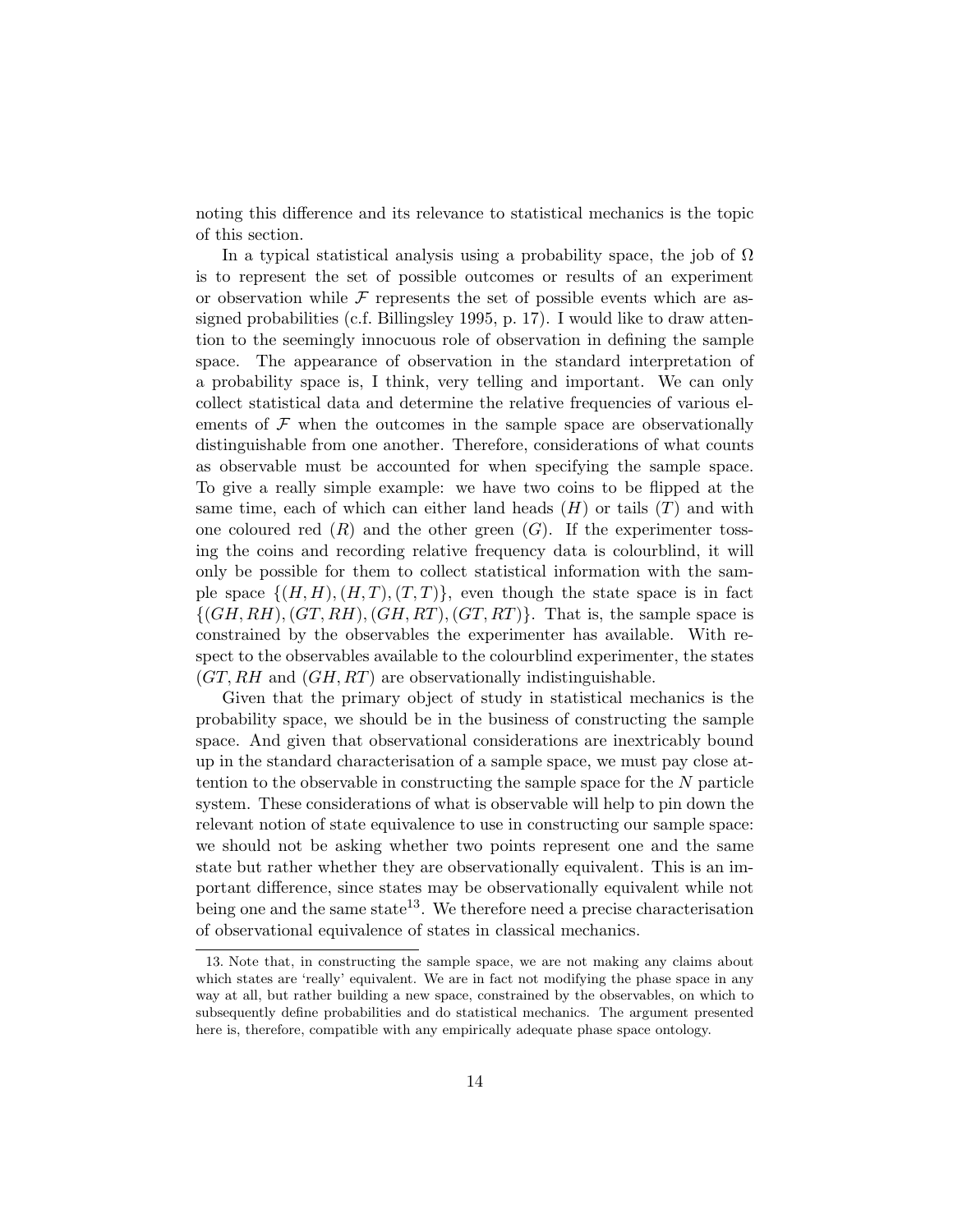Observable quantities in classical mechanics are represented by classical observables. These are smooth, real valued functions on the manifold  $f$ :  $M \to \mathbb{R}$ , assigning a real number to each state. This allows us to define precisely what it means for two states to be observationally equivalent.

Observational Equivalence. States  $s$  and  $s'$  are observationally equivalent with respect to a set of observables  $\{f_i\}$  if and only if  $f_i(s) = f_i(s')$  for all  $f_i$ .

This definition provides a schema for constructing the sample space. Simply identify your favourite set of smooth functions and build your sample space containing all and only states which are observationally distinct (inequivalent) with respect to that set.

We may consider a close cousin of Saunders' view as an instance of this schema in which we interpret his talk of particle properties in terms of observables. The next step is to interpret the claim that the particles have the same intrinsic properties in terms of classical observables. We cannot read the intrinsic properties of the particles, such as charge and mass, in the N particle system from the state since this only gives us position and momentum values. In fact, we read intrinsic properties of the particles from the classical observables. This is best illustrated with an example: if we want to say that the particles all have the same mass, we would formalize this in terms of the permutation symmetry of some classical observable, like the kinetic energy<sup>14</sup>. Thus, consider:

- 1.  $K = (p_1^2 + p_2^2)/2m$ ;
- 2.  $K' = p_1^2/2m + p_2^2/2M, m \neq M$ .

The variables  $p_1$  and  $p_2$  pick out the momentum values in the factor positions 1 and 2 respectively. K is left invariant under the permutation  $\pi_{12}$  since  $K(s) = K(\pi_{12}(s))$  for all s, while K' is not so invariant. We can say then that the particles represented by factor positions 1 and 2 have the same mass if and only if the kinetic energy observable is invariant under the permutation  $\pi_{12}$ . This is one interpretation of what it means for particles to have the same mass. Similarly, having the same value of other particle properties such as charge and spin will also be understood formally in terms of the permutation symmetry (or not) of some observable(s).

<sup>14.</sup> This will not be the only classical observable invariant under this transformation, but it is the obvious one to consider.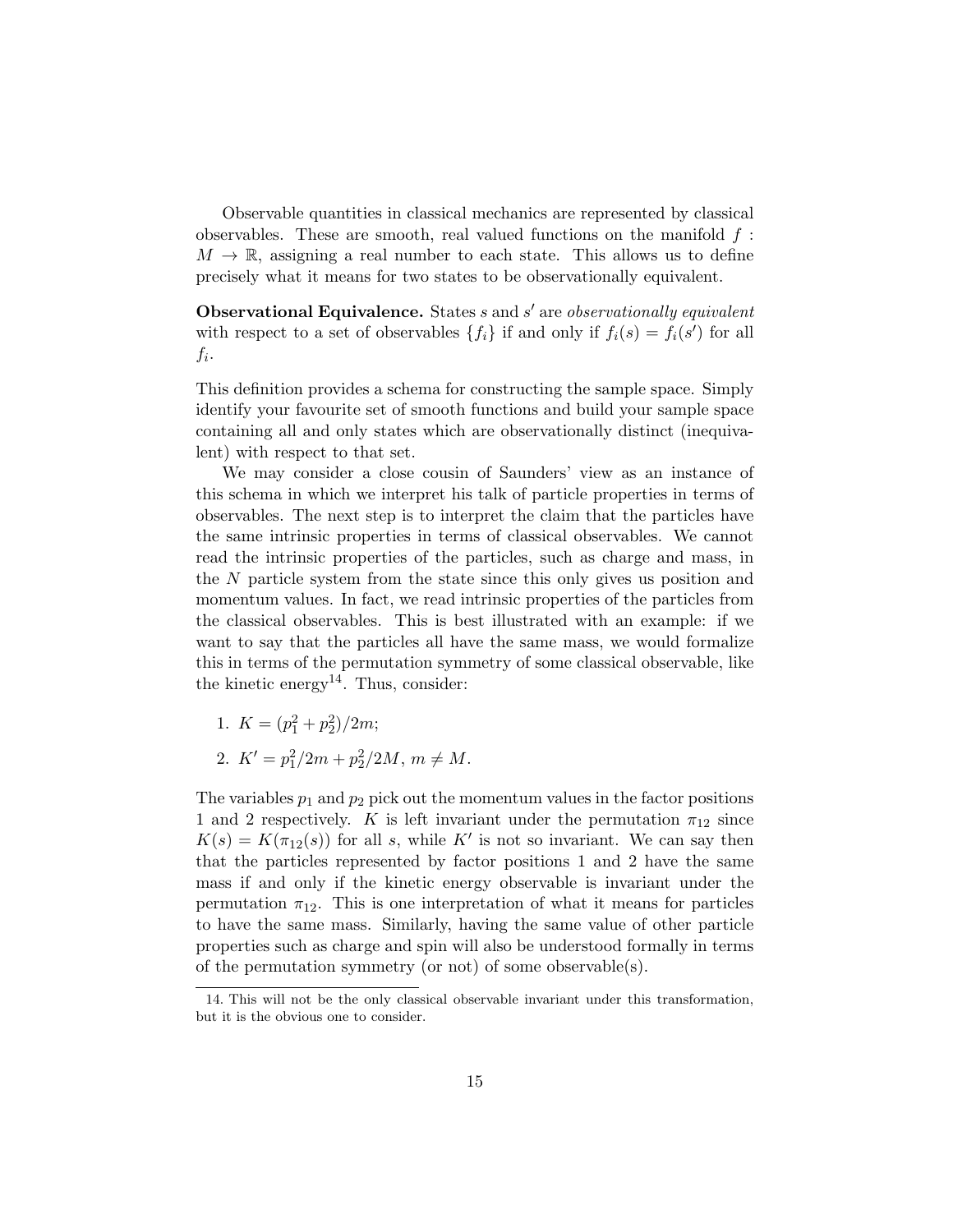Thus, while Saunders' view says that the necessary condition for states s and  $\pi_{ij}(s)$  to be identified in the quotienting procedure is that the particles share all state independent properties, the close cousin of Saunders' view would say that the necessary condition for the states to be identified in the quotienting procedure is that the states must be observationally equivalent with respect to all observables. This view is an instance of the schema with  ${f_i}$  being the set of all smooth functions.

This instance of the schema has an undesirable consequence for Saunders with respect to step 2: it implies that no two distinct states in phase space are ever observationally equivalent:

**Proposition.** Let  $s, s' \in M$ , where M is a smooth connected manifold. If  $f(s) = f(s')$  for all smooth functions  $f : M \to \mathbb{R}$ , then  $s = s'$ .

*Proof.* Suppose  $f(s) = f(s')$  for all functions f, and let C be any curve on M containing  $s$  and  $s'$ . Now let  $f$  be any smooth function that increases strictly monotonically along C. Then since  $f(s) = f(s')$  and s, s' are both on C, it follows that  $s = s'$ .  $\Box$ 

Therefore, if we require two states to be observationally equivalent with respect to all observables before identifying the states in the quotienting procedure, then quotienting will not actually do anything, since no two distinct states are observationally equivalent in this sense.

However, one could reasonably respond that to require observational equivalence with respect to all observables is an impossibly strong epistemic requirement. There is the inevitable experimental limitation that we are able to measure only a few observables. If we want a useful  $\sigma$ -algebra whose events we can actually observationally distinguish, then the sample space had better contain all and only the states observationally distinguishable with respect to some subset of the observables, such as those we can measure. This claim has two important implications.

The first implication affects step 2: the quotienting procedure. The goal of reduction is to remove representational redundancy in the phase space by identifying states (deemed physically identical) in the unreduced space as one state in the reduced space. That aim is sometimes viewed as metaphysical: it is to achieve a bijection between physically possible states of the system and points in the state  $space^{15}$ . This, however, is not the goal of a statistical theory, such as statistical mechanics. All we require of our

<sup>15.</sup> See Castellani (2003, p. 434), Belot (2003, p. 410) and Butterfield (2007, pp. 23– 4) for examples of this view. Examples of state space reduction typically occur in the relationist-substantivalist debate in spacetime physics.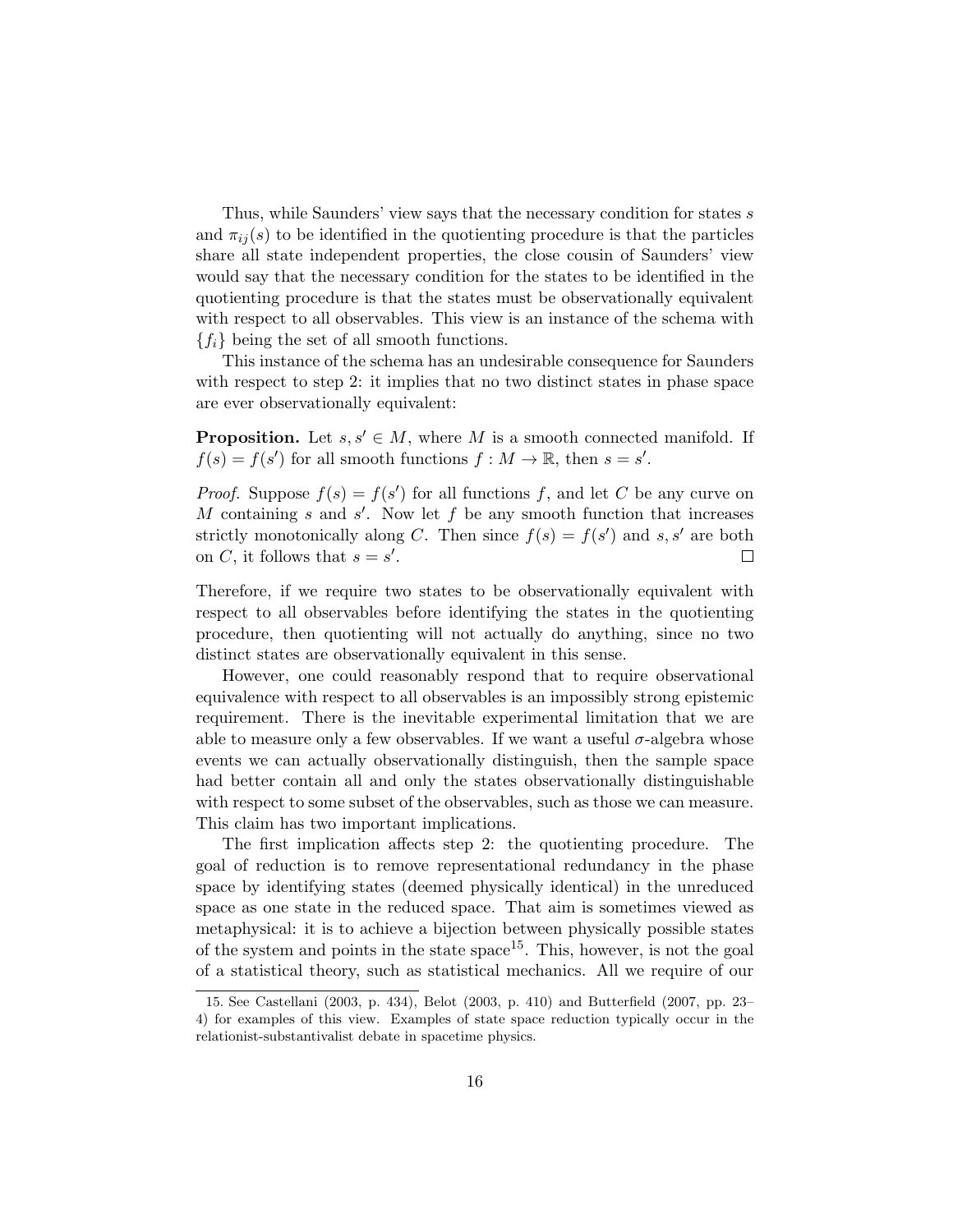sample space is that the elements of  $\Omega$  be distinguishable with respect to some set of empirically accessible (measurable) observables. In fact, given our observational and experimental limitations, we know that the elements of the sample space may correspond to many genuinely distinct possibilities in the state space (recall that this was the lesson of the coin example). Since we inevitably do not have access to all the classical observables, this is our situation in statistical mechanics. So, if we wish to retain the ability to interpret phase space as representing distinct physical possibilities, then reducing the phase space is not the correct procedure to carry out, since this would identify states known to be genuinely distinct.

One way around this problem is to re-interpret the reduction procedure; instead of interpreting the reduced space as a state space in one-to-one correspondence with genuine possibilities, we could interpret it as a sample space, claiming to represent all and only the observationally distinct states without claiming to represent all and only the genuine physical possibilities. If interpreted this way, the reduction procedure can be carried out in a representationally accurate way. This interpretation is non-standard since reduction is typically used to eliminate the over-representation of possibilities. But nothing in the mathematics of reduction dictates any particular interpretation of the procedure; if we think of quotienting in terms of forming equivalence classes of states in  $M$ , we are at liberty to quotient with respect to any equivalence relation which suits our purposes. Typically, this relation is taken to be '...is identical to...' or '...is physically equivalent to...' but we may just as well take the relation to be '...is observationally equivalent to...' In the rest of the paper, however, I will adopt a position which does not require reduction under any interpretation. This position has a number of virtues and advantages over re-interpreting reduction which I explain in Section 6.

The second implication is more pressing because it also affects the possible ways out of the problem posed by the first implication. Since no distinct states are observationally equivalent with respect to all observables, which subset of observables will give us a fruitful definition of observational equivalence? A fruitful definition would be one which allows us to construct a sample space which is actually useful, that is, contains all and only the outcomes which are observationally distinct with respect to observables available to an experimenter. This set is clearly dependent on the experimental context and our epistemic situation and therefore there will be no 'one true' fruitful definition of observational equivalence.

In the next Section, I will consider one particular definition of observational equivalence resulting from choosing the subset of observables to be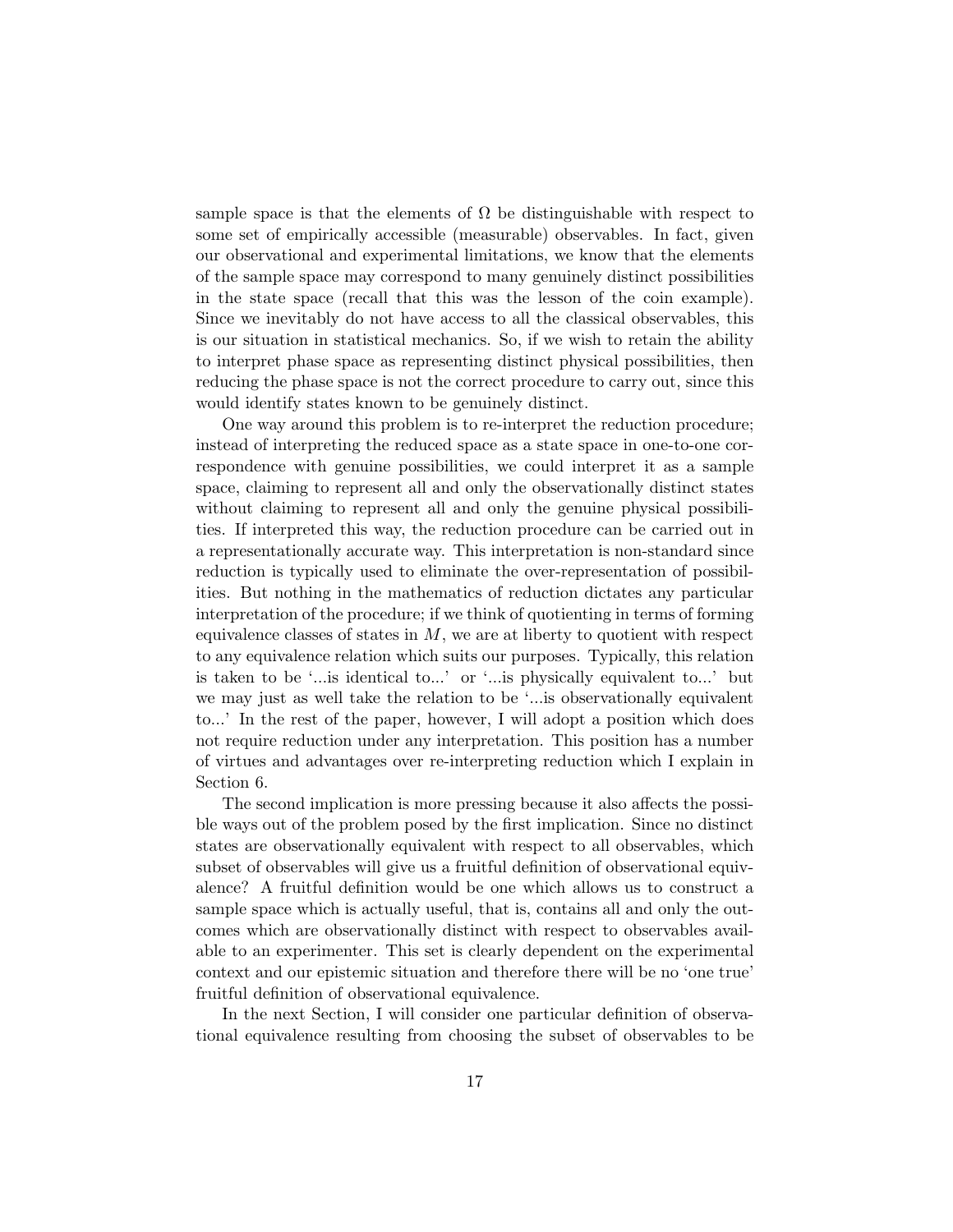the singleton set containing the Hamiltonian. I will show how this results in the N! correction factor used by Gibbs and a precise definition of classical particle indistinguishability in terms of dynamical symmetries. But realize that this is only one possible way of filling in the observational equivalence schema: the division by N! results from specifying a particular choice for  ${f_i}$ . Thus the 'N! problem' is a specific instance of the much more general 'over-counting problem'. Depending on the choice of observables, we will in general correct by a different factor.

# 5 Dynamical Equivalence of States and the Dynamical Indistinguishability of Particles

A hint that  ${f_i} = {h}$  is the correct starting point for interpreting and reconstructing Gibbs is provided by Uffink. On introducing 'indistinguishable' particles, he makes the following comment (in a footnote) on what that might mean:

Presumably, these terms mean (at least) that the Hamiltonian is invariant under their permutation, i.e. they have equal mass and interact in exactly the same way. (Uffink 2007, p. 997)

The hint that the indistinguishability of particles is grounded in some symmetry of the energy observable (the Hamiltonian) is very promising, but it certainly requires further argument<sup>16</sup>. The energy observable is but one of many smooth functions on phase space: why choose this one with respect to which to judge the (in)distinguishability of the particles and the observational equivalence of the states? In the following sections I develop in detail the line of thought inspired by this hint and I show that it results in a precise definition of classical particle indistinguishability, and a rigorous derivation of the N! factor.

We shall call observational equivalence with respect to the  $\text{Hamiltonian}^{17}$ h in which  ${f_i} = {h}$ , dynamical equivalence, to be defined more precisely below. But first, this view does require some motivation.

This position is motivated by the thought that a minimal, necessary condition for two states of a dynamical system to be observationally equivalent

<sup>16.</sup> This hint carries through straightforwardly to the discussion in quantum theory, in the form that the permutation operator commutes with the Hamiltonian. However, I restrict this paper to the discussion in classical Hamiltonian mechanics.

<sup>17.</sup> The Hamiltonian which is the third element of the dynamical system triple  $(M, \omega, h)$ .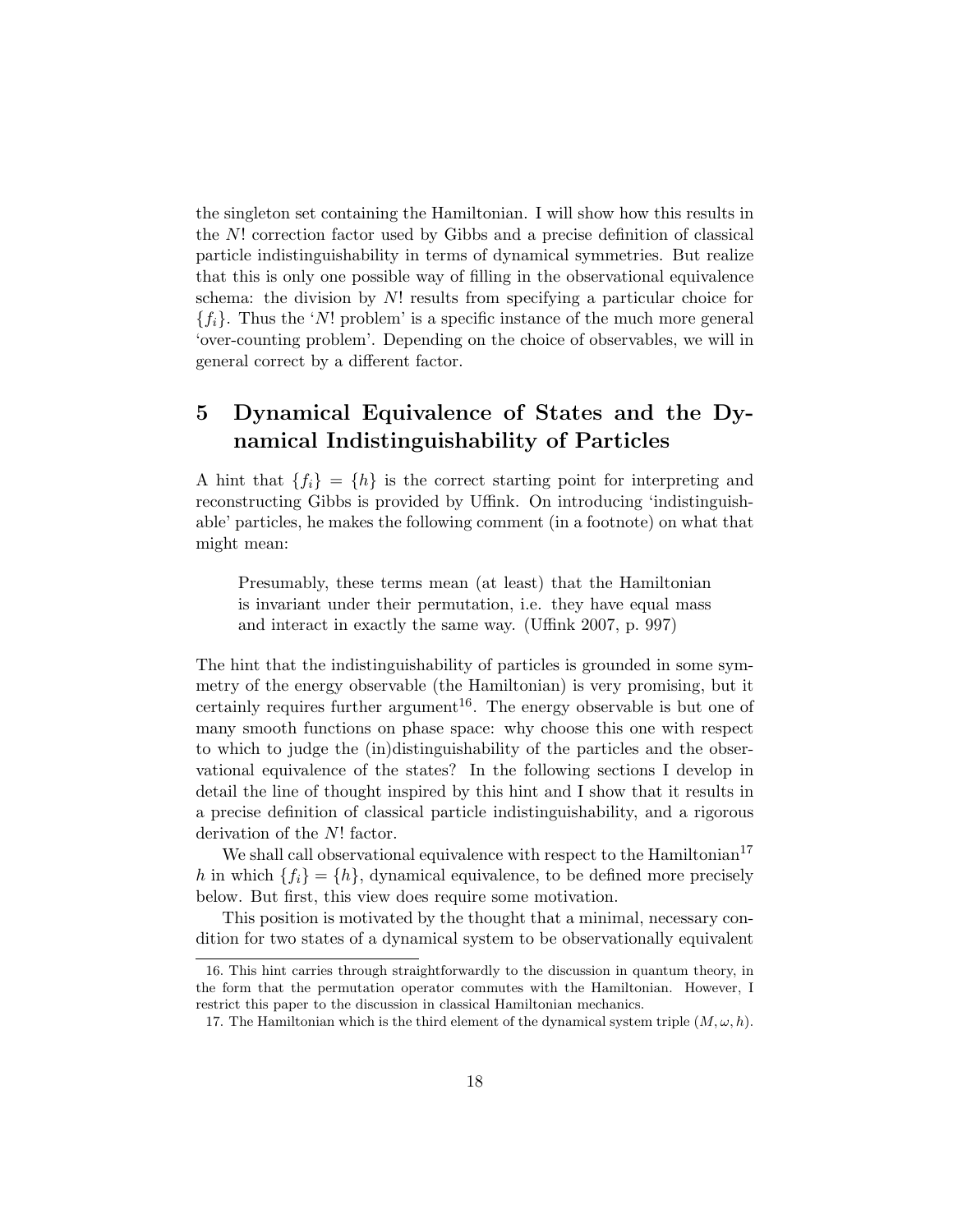is that they have identical dynamical evolutions. It should not be possible to count states as observationally equivalent for the purposes of constructing the sample space if they have different dynamical evolutions.

Is the condition sufficient? It is clearly not sufficient for observational equivalence, since taking  ${f_i} = {h}$  allows the states to differ with respect to any number of other observables, if these differences do not make any difference to their dynamical evolutions. For example, the particles may all have different colours but if the dynamics is 'colourblind', then it should not matter if this particle is blue and that one red or this one red and that one blue. They do, nevertheless, differ with respect to the 'colour' observable. Recall, however, that our aim is to find the set of observables sufficient for our statistical aim of constructing the sample space and correct probability distribution for our Hamiltonian system.

An argument that  $\{h\}$  is sufficient for this purpose comes from Chapter IV in Gibbs' book in which he arrives at the canonical distribution. He begins by singling out as worthy of study the distributions  $P$  which are stationary. That is, those which satisfy

$$
\dot{P} = \{P, h\} = 0\tag{11}
$$

where  $\{P, h\}$  is the Poisson bracket of P and h. He notes that it is necessary and sufficient that  $P$  be a function only of the phase for this condition to be satisfied. We may further constrain  $P$  by requiring that they define a probability measure over  $M$  by satisfying Equations (4) and (5). In Gibbs' terminology, the conditions specified by Equations (4), (5) and (11) combine to form the condition for statistical equilibrium. This still leaves the functional form of P underdetermined, so Gibbs places a further constraint on P: based on the restriction of his study to conservative mechanical systems, he stipulates  $P$  to be some function of the energy:

$$
P(s) = \alpha(h(s)) \text{ for some } \alpha : \mathbb{R} \to \mathbb{R} \text{ for all } s \in M. \tag{12}
$$

Part of the reason for this stipulation is, no doubt, to focus discussion on particular probability coefficients; taking  $P$  to be some function of the energy is an easy and natural way to satisfy the condition for statistical equilibrium. However, it is a mathematical fact that  $\{P, h\} = 0$  for a conservative system does not imply that  $P$  must be some function of the energy. Gibbs's stipulation that this be so therefore appears rather arbitrary from a philosophical point of view.

However, it is a fact that Gibbs restricted his attention to stationary probability coefficients which were some function of the energy. Insofar as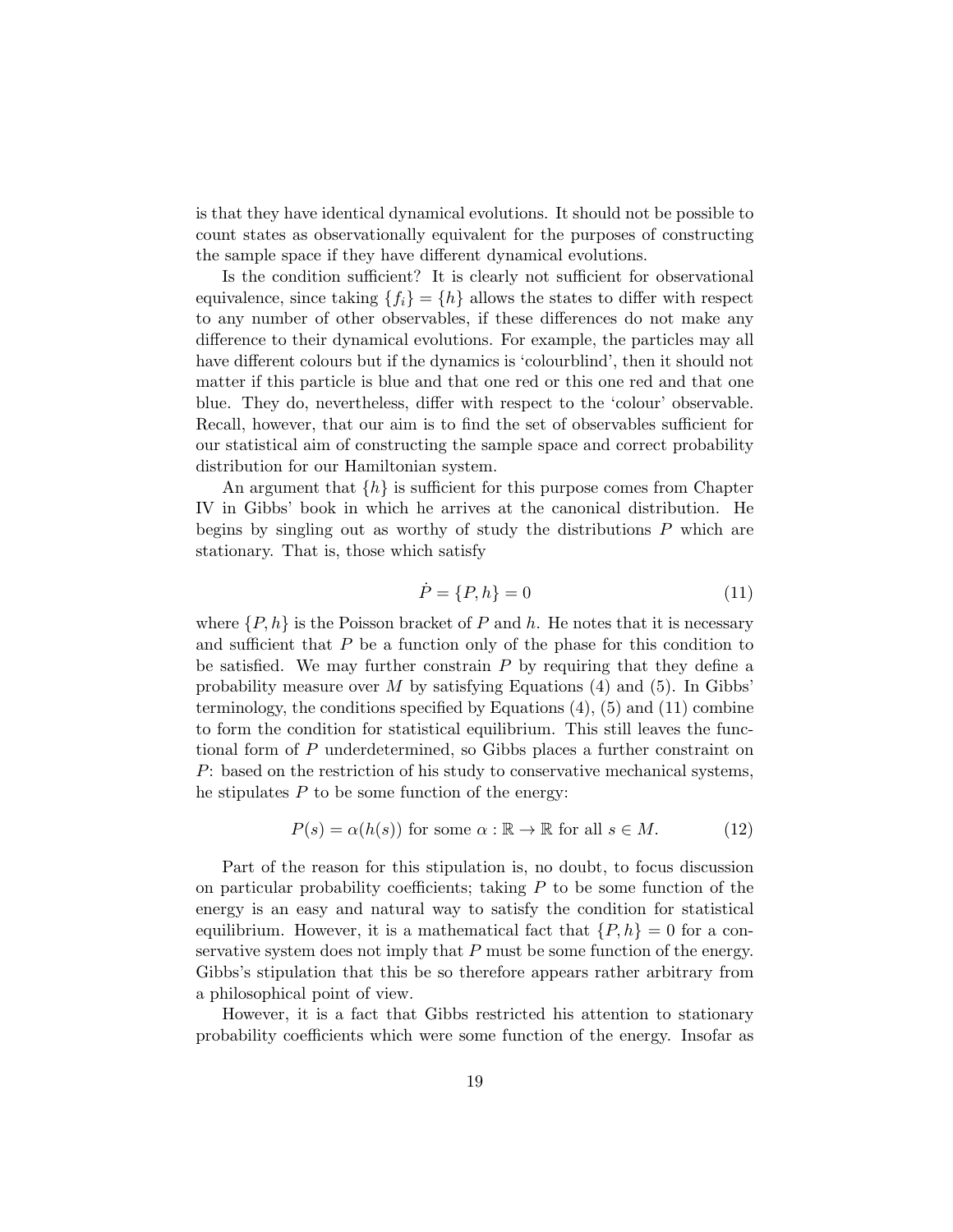we are in the business of reconstructing Gibbs' reasoning, or indeed any reasoning which restricts attention to functions of the energy, dynamical equivalence is appropriate.

I now develop a precise statement of dynamical equivalence. Consider the phase flow  $\varphi_t$  generated by h and the particular trajectory

$$
t \mapsto \varphi_t(s) \in M \tag{13}
$$

with initial condition s. Now compare the trajectory with initial condition  $\pi(s)$  for some  $\pi \in S_N$ :

$$
t \mapsto \varphi_t(\pi(s)) \tag{14}
$$

We also define the permutation of the curve  $t \mapsto \varphi_t(s) \in M$  as

$$
t \mapsto \pi(\varphi_t(s)) \tag{15}
$$

This is just like the curve  $t \mapsto \varphi_t(s)$  except that every point along the curve has been acted upon by  $\pi$ . Intuitively, it is the very same trajectory, differing only in the factor positions of the single particle states. This motivates a definition for states s and  $\pi(s)$  to be dynamically equivalent.

π-Dynamical Equivalence. States s and  $\pi(s)$  are π-dynamically equivalent if and only if  $\varphi_t(\pi(s)) = \pi(\varphi_t(s))$ , for all t.

In words, this asks you to compare two trajectories and starting at some point and the permuted version of that point. If they are the same trajectory up to permutation  $\pi$ , then the states are  $\pi$ -dynamically equivalent. Abstracting away from particular trajectories, this becomes: if the transformation  $\pi$  leaves the hamiltonian flow invariant, then we say that the states s and  $\pi(s)$  are  $\pi$ -dynamically equivalent.

This definition does not yet look like an instance of the observational equivalence schema in Section 4. However, we can prove that it is equivalent to one such instance using the following result: if a canonical transformation leaves the hamiltonian flow invariant, then this leaves the Hamiltonian invariant up to an additive constant. The geometric proof goes as follows<sup>18</sup>.

**Proposition.** Given a symplectic manifold  $(M, \omega)$ , let  $\varphi_t : M \to M$  be the Hamiltonian flow generated by the smooth function  $h : M \to \mathbb{R}$ . Let  $\pi : M \to M$  be a symplectomorphism (canonical transformation), such that  $\pi^*\omega = \omega$  where  $\pi^*$  is the pushforward of  $\pi$ . Then:  $\varphi_t \circ \pi = \varphi_t$  iff  $h \circ \pi = h + f_0$ where  $f_0$  is a constant function.

<sup>18.</sup> An equivalent proposition and proof may be found in Corollary 8 in Arnol'd (1978, pp. 217–8)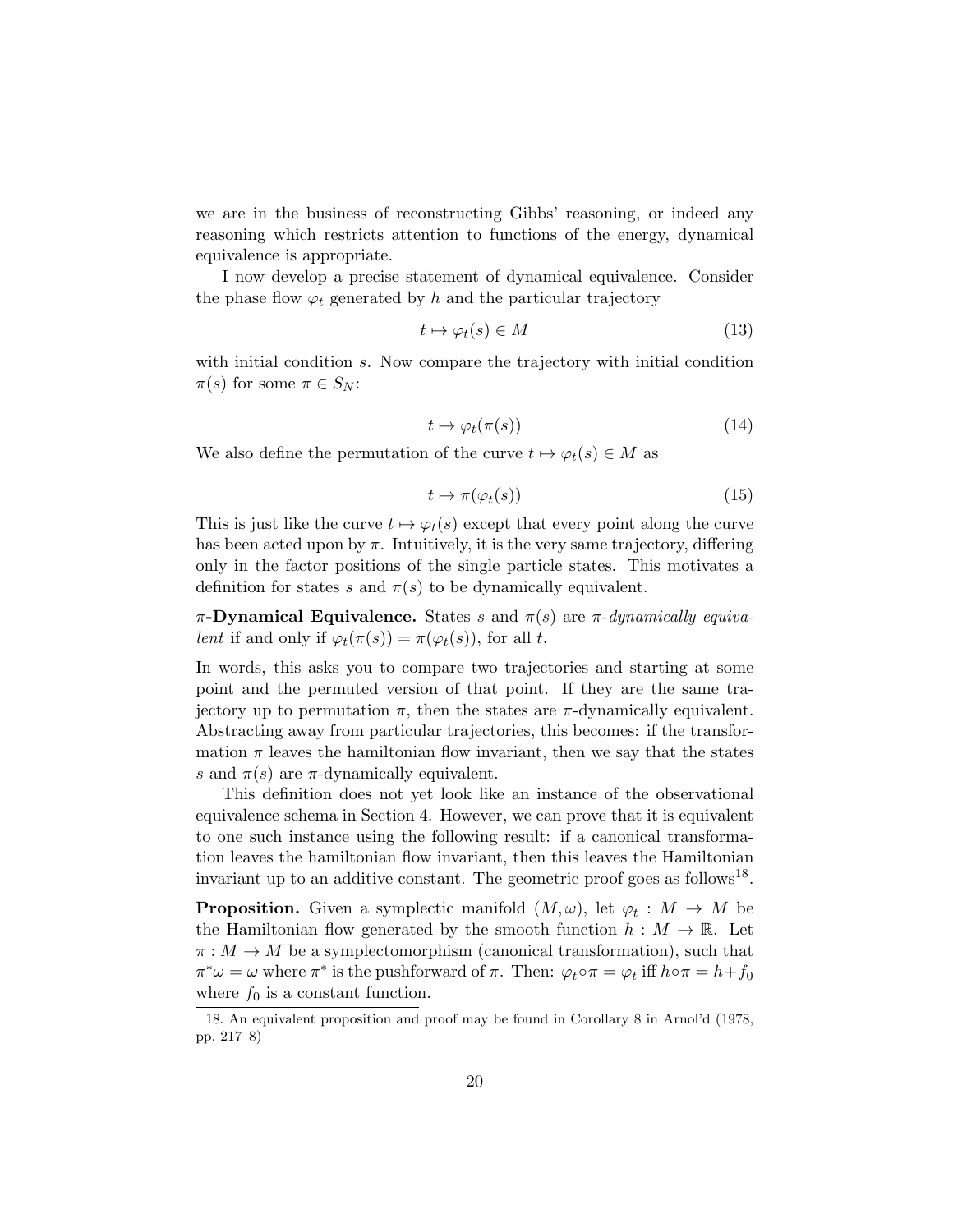*Proof.*  $\rightarrow$ . A Hamiltonian flow for h is a set of integral curves threading the vector field  $H$ . So the proposition is equivalent to the statement that  $\pi^* H = H$  iff  $h \circ \pi = h + f_0$ . H is defined to satisfy  $\omega_{ab} H^a = d_b h$ . Writing the inverse of  $\omega_{ab}$  as  $\omega^{ab}$ , we have  $H^a = \omega^{ab} d_b h$ . So  $\pi^* H = H$  is to say  $\pi^* \omega^{ab} d_b h = \omega^{ab} d_b h$ . Since  $\pi^*$  is a symplectomorphism,  $\omega^{ab} \pi^* d_b h = \omega^{ab} d_b h$ . Applying  $\omega_{ab}$  to both sides, we have  $\pi^* d_b h = d_b h$ . All diffeomorphisms commute with the exterior derivative, so this implies that  $d_b \pi^* h = d_b h$ . By the definition of pullback, this implies  $d_b(h \circ \pi) = d_b h$ . By linearity of the exterior derivative,  $d_b(h \circ \pi - h) = 0$ . This implies that  $h \circ \pi - h = f_0$ .

←. Suppose  $h \circ \pi = h + f_0$ . Taking the exterior derivative, we have  $d_b(h \circ$  $\pi$ ) =  $d_b h$ . Now,  $d_b(h \circ \pi) = d_b(\pi^* h) = \pi^* d_b h$ . So  $\pi^* d_b h = d_b h$ . Applying  $\omega^{ab}$  to both sides we have  $\omega^{ab}\pi^*d_bh = \omega^{ab}d_bh$ .  $\pi^*$  is a symplectomorphism so  $\pi^* \omega^{ab} d_b h = \omega^{ab} d_b h$ . This is just to say that  $\pi^* H = H$ .  $\Box$ 

The truth of this claim is perhaps more easily seen in the coordinate setting of Hamilton's equations. Here is a sketch of how it works. Suppose the Hamiltonian h gives rise to the flow  $(q_i(t), p_i(t))$ . Suppose we canonically transform the coordinates so that  $h \mapsto h'$  and  $(q_i(t), p_i(t)) \mapsto (Q_i(t), P_i(t)).$ Since the transformation is canonical, this flow results from plugging in some Hamiltonian  $h'$  into Hamilton's equations. Now suppose that this canonical transformation actually leaves the flow invariant:  $q_i(t) = Q_i(t)$  and  $p_i(t) =$  $P_i(t)$ , for all *i*, *t*. Then we have that  $\partial h'/\partial p_i = \partial h/\partial p_i$  and  $\partial h'/\partial q_i = \partial h/\partial q_i$ respectively. It follows that  $h' = h + f(q_i)$  and  $h' = h + g(p_i)$  respectively. This means that  $h' = h + f_0$  where  $f_0$  is a constant.

This proposition allows us to see the definition of  $\pi$ -dynamical equivalence as an instance of the observational equivalence schema, with  $s' = \pi(s)$ ,  ${f_i} = {h}$ : states s and  $\pi(s)$  are  $\pi$ -dynamically equivalent if and only if  $h(\pi(s)) = h(s) + f_0$ , for all s.

So far, we have talked about dynamical equivalence of states in a general and abstract geometrical setting. We now need to understand how these ideas on the level of the N particle state filter down to the level of the individual particles. To this end, we now apply these general geometrical ideas in the coordinate setting to better understand the functional form of certain typical Hamiltonians and their symmetries under the permutation maps. This will in turn motivate a definition of the dynamical indistinguishability of classical particles.

Consider a system of two particles moving in one dimension along the x-axis. The four dimensional phase space of this system has points of the form  $(r_{1x}, p_{1x}, r_{2x}, p_{2x})$ , two of which are depicted in Figure 2. According to the proposition just proved, the states s and  $\pi(s)$  are dynamically equivalent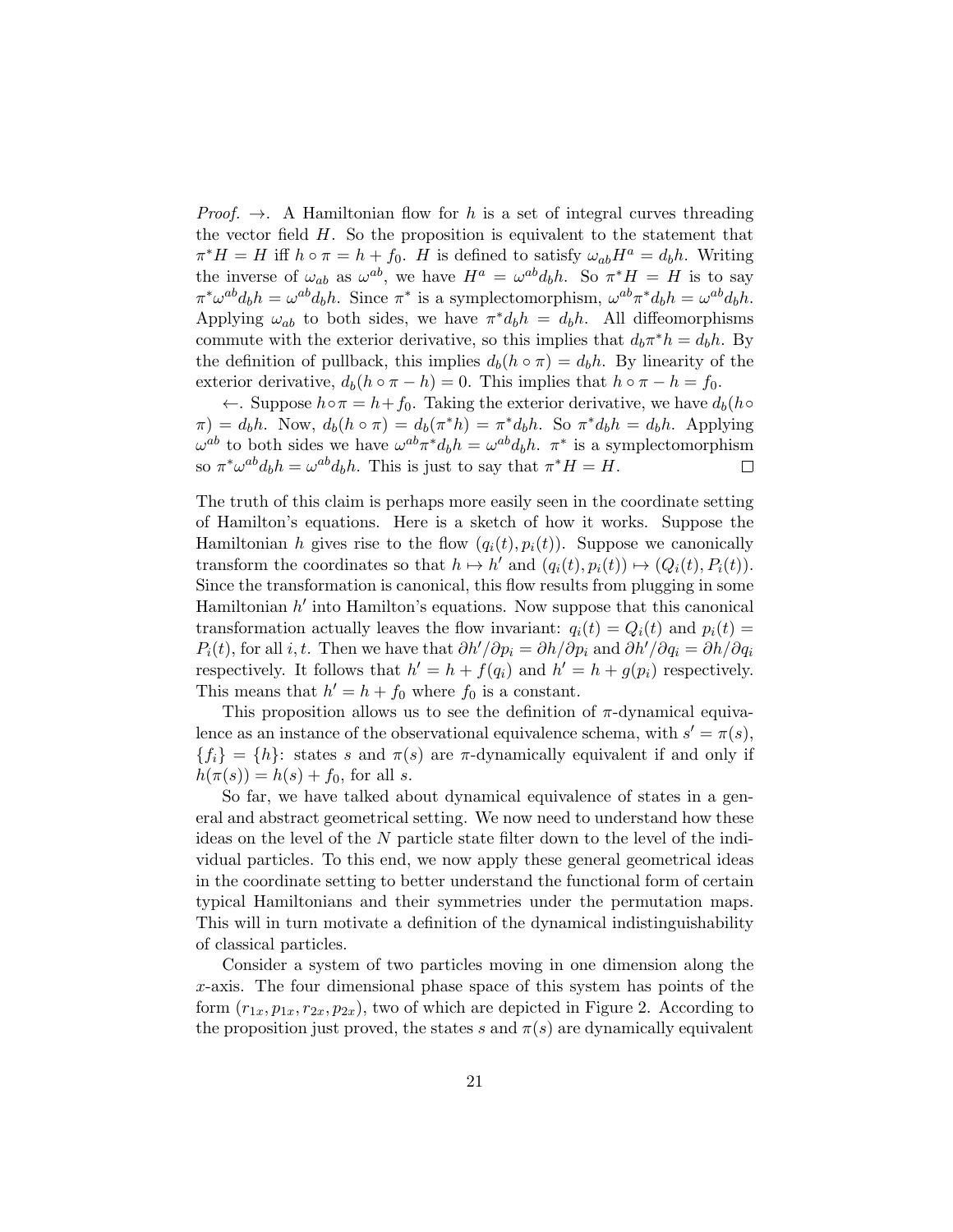$$
\begin{array}{cccc}\n\leftarrow & & \rightarrow & & & \rightarrow & & \\
\hline\n\leftarrow & & & \rightarrow & & \\
\hline\n\left( \text{a} \right) s = (1, -1, 2, 1).\n\end{array}
$$
\n
$$
\begin{array}{cccc}\n\leftarrow & & \rightarrow & & \rightarrow & \\
\hline\n\left( \text{b} \right) \pi(s) = (2, 1, 1, -1).\n\end{array}
$$

Figure 2: Two states related by a permutation. In each case, there is one particle with  $(r, p) = (1, -1)$  and another with  $(2, 1)$  and yet the states are represented by two distinct points in the phase space. The black dot depicts the particle represented by the first factor position and the white dot depicts the particle represented by the second factor position.

when the Hamiltonian is left invariant (up to an additive constant<sup>19</sup>) by the transformation:  $h(\pi(s)) = h(s) + f_0$ .

This is satisfied by  $h_1 = (p_1^2 + p_2^2)/2m$ . Explicitly, the  $p_1$  picks out the momentum value in the first factor position which is  $-1$  for s.  $p_2$  picks out the momentum value in the second factor position which is 1 for s. When the Hamiltonian acts on  $\pi(s)$ ,  $p_1$  picks out 1 and  $p_2$  picks out −1 since these values now occupy different factor positions as a result of applying  $\pi$  to s. However, it is clear that it does not matter which value is inserted into p<sub>1</sub> or p<sub>2</sub> because of the symmetry of the Hamiltonian:  $h_1(s) = ((-1)^2 +$  $(1)^2)/2m = ((1)^2 + (-1)^2)/2m = h_1(\pi(s)).$ 

This condition is not satisfied, however, by  $h_2 = (p_1^2 + p_2^2)/2m + GMm/r_1$ , where  $GM/r_1$  is the gravitational potential at  $r_1$  (the position of the particle represented by the first factor position) of some fixed, stationary mass  $M$ .  $h_2(s) = ((-1)^2 + (1)^2)/2m + GMm/(1)$  while  $h_2(\pi(s)) = ((1)^2 + (-1)^2)/2m +$  $GMm/(2)$  since  $r_1$  picks out the value 1 for state s whereas it picks out the value 2 in state  $\pi(s)$ . It is clear that (in general)  $h_2(s) \neq h_2(\pi(s))$ , since the position and momentum variables pick out different numbers as a result of the permutation. The fact that  $h_2$  is not symmetric in this sense means that the states s and  $\pi(s)$  have different dynamical evolutions. s and  $\pi(s)$ are dynamically equivalent with respect to  $h_1$  but dynamically inequivalent with respect to  $h_2$ .

Let us consider a slightly more complicated Hamiltonian of a four particle system moving in one dimension:  $h_3 = (p_1^2 + p_2^2 + p_3^2 + p_4^2)/2m + ke_1e_2/|r_{13}|$ , where  $ke^2/|r_{13}|$  is the electric potential energy term as a function of the relative distance between the particles represented by factor positions 1 and 3 both with charge  $e$  and  $k$  is a constant. The particles represented by factor positions 2 and 4 are neutral. In this case, the Hamiltonian satisfies

<sup>19.</sup> That the Hamiltonian is only invariant up to an additive constant is not a problem, since we only ever observe changes in energy anyway.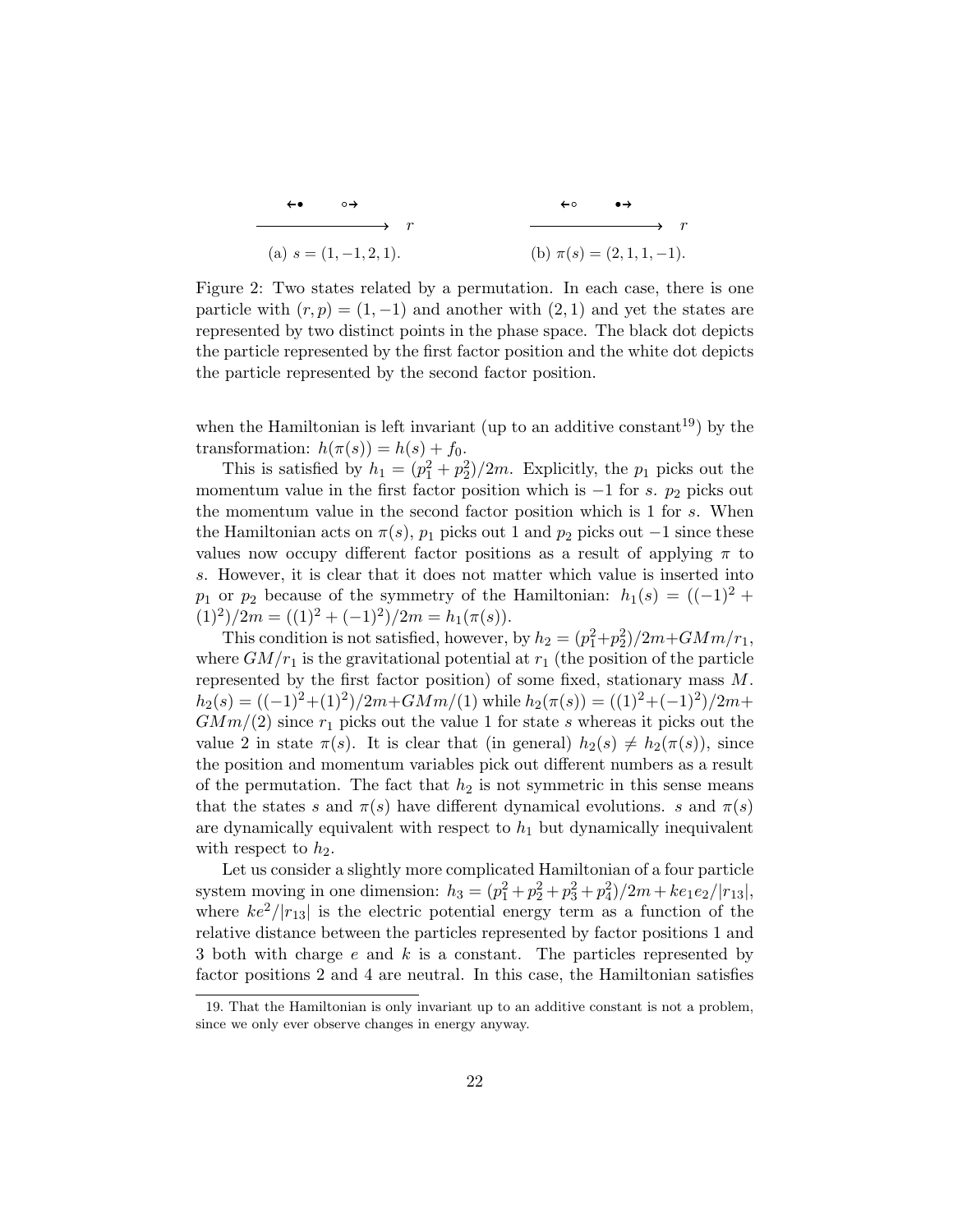$h_3(s) = h_3(\pi_{13}(s))$  and  $h_3(s) = h_3(\pi_{24}(s))$  for all s but it is not the case that, in general,  $h_3(s) = h_3(\pi_{23}(s))$  nor  $h_3(s) = h_3(\pi_{14}(s))$ . The reason for this is that particles 1 and 3 are neutral and 2 and 4 have the same electric charge, so permuting single particle states among those factor positions makes no difference to the dynamical evolution. However permuting states among factor positions 1 and 2 for example, would lead to a different dynamical evolution, since this swaps states between a particle with an electric force acting on it with a particle with no such force.

These three examples of Hamiltonians motivate a precise definition of the 'dynamical indistinguishability' of classical particles:

Dynamical Indistinguishability. Two particles of an N particle system, represented by factor positions i and j in the N tuple, are *dynamically indistinguishable* if and only if the Hamiltonian  $h$  of the system satisfies  $h(s) = h(\pi_{ij}(s)) + f_0$  for all states s.

An immediate consequence of this definition is that the dynamical indistinguishability of the particles is relative to the Hamiltonian; in fixing  $h$ , we make claims about the dynamical indistinguishability of certain particles in that system. We may link dynamical indistinguishability with the more intuitive and familiar, albeit less precise, notion of identical particles. This is best illustrated with an example.

Consider a collection of particles in a gas which are all neutral except for one charged particle. This particle will, of course, not interact with any of the neutral particles. If there is no electromagnetic field present, then there will be no electromagnetic interactions at all, and the Hamiltonian will contain no electromagnetic potential terms. Although the particle is charged, this charge is not being exploited by any field; there are no forces on this particle which depend on this charge, and so the charge is irrelevant to the dynamical evolution of the system. The charged particle would be dynamically indistinguishable from the neutral particles, even though they are not identical. We may change the Hamiltonian by turning on an electromagnetic field, inducing a force on the charged particle resulting in a different trajectory than it would have otherwise taken. In virtue of this, the particle is dynamically distinguishable from the other neutral particles.

This shows that differing intrinsic properties of the particles is a necessary but not sufficient condition for dynamical distinguishability. The particle must be charged for the field to act only on it with a force, but the mere fact that it is charged is not sufficient for it to be dynamically distinguishable, since it may be treated as neutral if there is no electromagnetic field present in the system. Thus, while it is necessary that there be some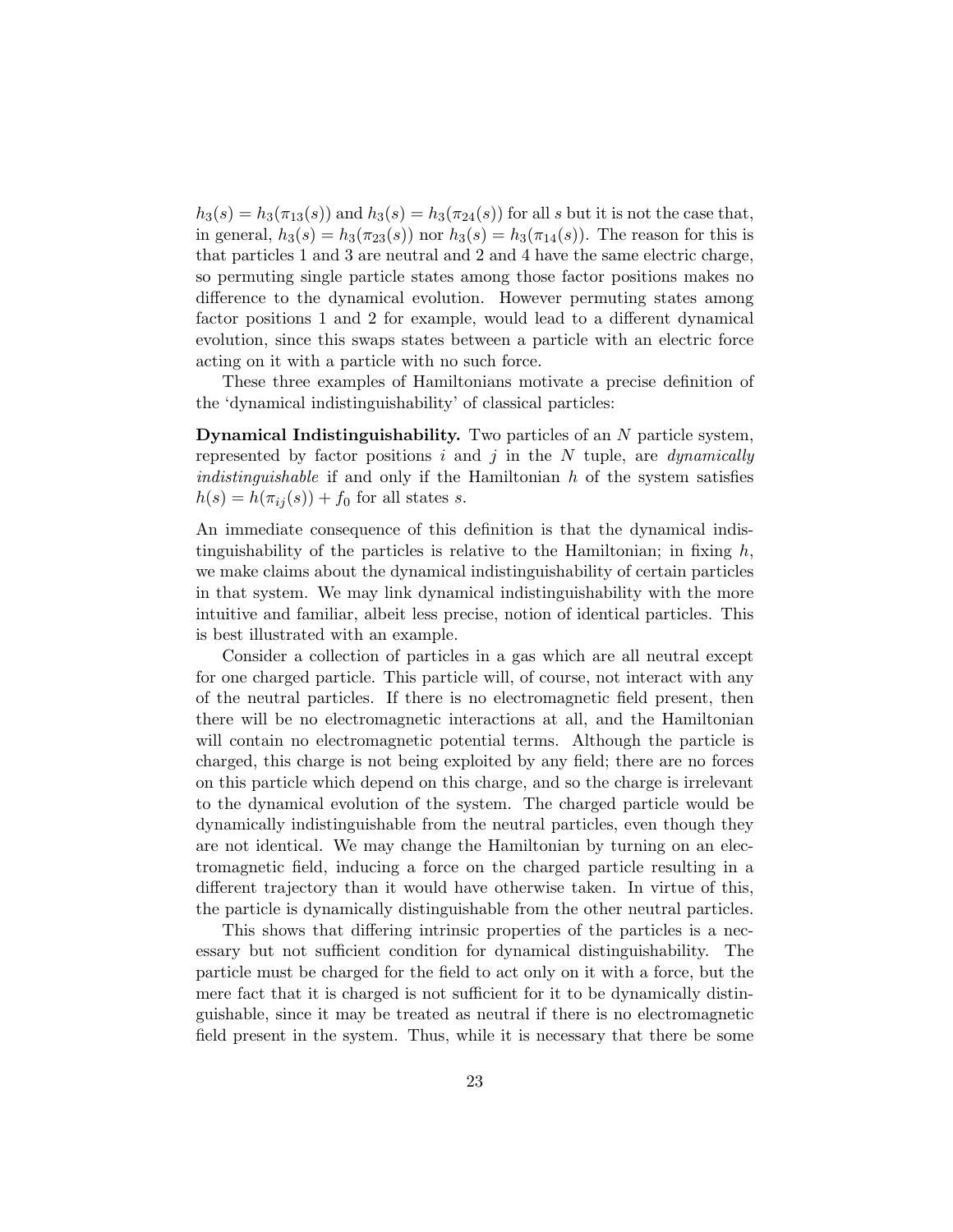difference for the particles to be dynamically distinguishable, it is not necessary that they share all their intrinsic properties for them to be dynamically indistinguishable. Particles may be dynamically indistinguishable even if they do in fact differ with respect to certain intrinsic properties, since the Hamiltonian may be 'blind' to those properties.

## 6 Solving the N! Problem

In this Section, I show how we may rigorously derive the N! factor on the basis of observational equivalence of states, and the observational indistinguishability of particles. I will make this argument in the particular case of dynamical equivalence, since this is the situation that Gibbs and others often assume, but it is fully generalisable. The result in this Section is a particular instance of the more general problem of deriving some over-counting correction factor on the basis of some definition of the observational equivalence of states.

Let us now consider, for simplicity, the Hamiltonian  $h = \sum_{i=1}^{N} \mathbf{p}_i^2/2m$ . In this case, all the  $\pi_i \in S_N$  are dynamical symmetries. Thus, given a state  $s \in M$ ,  $\pi_i(s) \in M$  is dynamically equivalent to s for all  $\pi_i \in S_N$ . Therefore, relative to  $h$ , all N particles are dynamically indistinguishable from one another.

The images of s under each of the  $N!$  permutation maps are in  $N!$  distinct points in M representing states which are all dynamically equivalent to each other. Let us now consider instead not the points themselves, but some open region around the points. Thus, let U be the open region around  $s \in U$ . We may now apply the permutation maps to  $U$  to generate  $N!$  distinct regions in M,  $U_i := \pi_i[U]$ , such that  $\pi_i(s) \in U_i$ . Since M is Hausdorff, for any two of these regions we have that  $\pi_i(s) \in U_i$  for  $i = 1, 2$  and  $U_1 \cap U_2$  is empty. We may also choose the regions  $U_i$  such that they cover  $M$ , so we have that for every  $s \in M$  there is a  $U_i$  such that  $s \in U_i$  and  $\cup_{i=1}^{N!} U_i = M$ .

By this construction, the manifold has been partitioned into N! dynamically equivalent regions; there is no point in M which is not contained in some  $U_i$  and no two points in any one  $U_i$  are dynamically equivalent. Therefore, any one of these regions suffices to completely represent all the observationally (dynamically, in this case) distinct states of the system. That is, any one of these regions may be considered to be the sample space:  $\Omega = U_i$ for any i. Suppose that this region is equipped with any measure of the form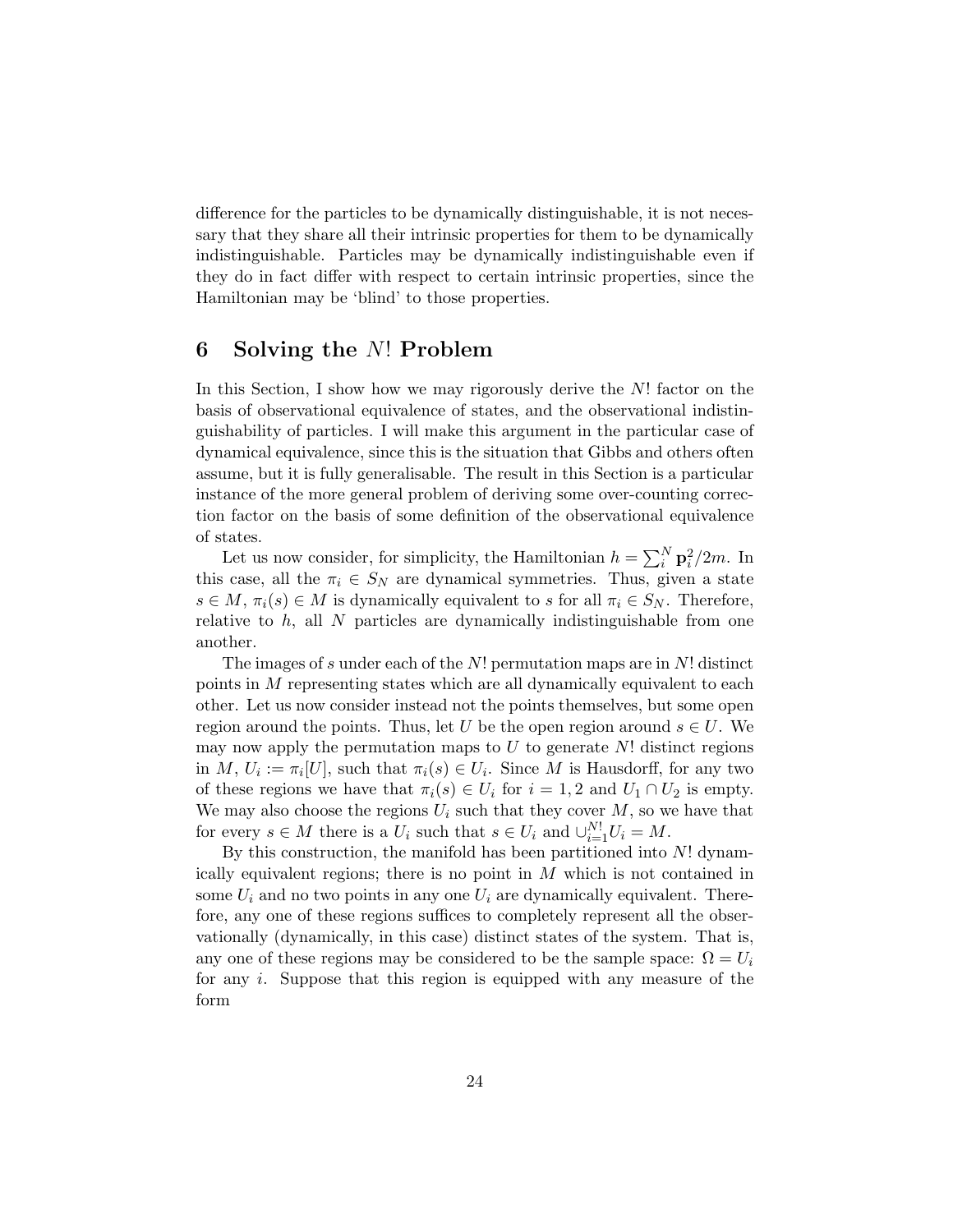$$
\mu(U_i) := \int_{U_i} P(p, q) \, dp_1 \dots dq_n = 1 \text{ for some } i \tag{16}
$$

where  $dq...dp = \omega^n$  is the symplectic volume form (see footnote 5).

If we now follow Gibbs and let  $P$  satisfy Equation (12) (so we let  $P$  be some function of the Hamiltonian), then  $\mu$  will be preserved under those canonical transformations  $\pi_i$  which are also dynamical symmetries:  $\omega^n$  is preserved by canonical transformations and  $P$  is preserved by dynamical symmetries. For the Hamiltonian we are considering, all of the permutations are dynamical symmetries, therefore

$$
\mu(U_i) = 1 \text{ for all } i \tag{17}
$$

from which, recalling that  $M = \bigcup_{i=1}^{N!} U_i$ , it follows that

$$
\mu(M) = \sum_{i=1}^{N!} \mu(U_i) = N! \mu(U_i) = N!.
$$
\n(18)

Therefore, when we want to compute the probability of the system being in region  $R \subseteq M$  using Equation (5) we substitute in Equation (18) to get  $\mathcal{P}(R) = \mu(R)/N!$ . This concludes the derivation of the N! factor and justifies why we must divide the measure of some region  $R$  by  $N!$  to correctly compute the probability of that region. But I must emphasize that this procedure is a specific case of a more general and standard statistical procedure. If we want to compute the probability that the system lies in some region  $R \subset M$ , we first compute the measure of that region,  $\mu(R)$  and then divide by  $\mu(M)$ according to Equation (5). Usually it is implicitly assumed that  $\mu(M) = 1$ ; it is assumed that the manifold is the sample space. One of the main results of this paper is that this is not always the case and this fact can be used to solve the N! problem. In the general case where the sample space is not the whole manifold,  $\mu(M) \neq 1$ . In this particular example,  $\mu(M) = N!$ .

This argument in this Section generalizes: if the Hamiltonian satisfies  $h(\pi(s)) = h(s)$  for all s and for all  $\pi \in S_n$  where  $S_n$  is some permutation subgroup of  $S_N$ , then  $\mu(M) = n!$ . It may also be the case that the Hamiltonian satisfies  $h(\pi(s)) = h(s)$  for all s and for all  $\pi \in S_n$  and for all  $\pi \in S_m$ where  $S_m$  is an altogether different subgroup. In this case  $\mu(M) = n!m!$ .

The N! factor is often perceived as a 'correction', indicating that some reasoning over and above the standard statistical reasoning is needed to justify its inclusion. What I have shown is that this is not the case. The N! arises perfectly naturally in the course of statistical reasoning as the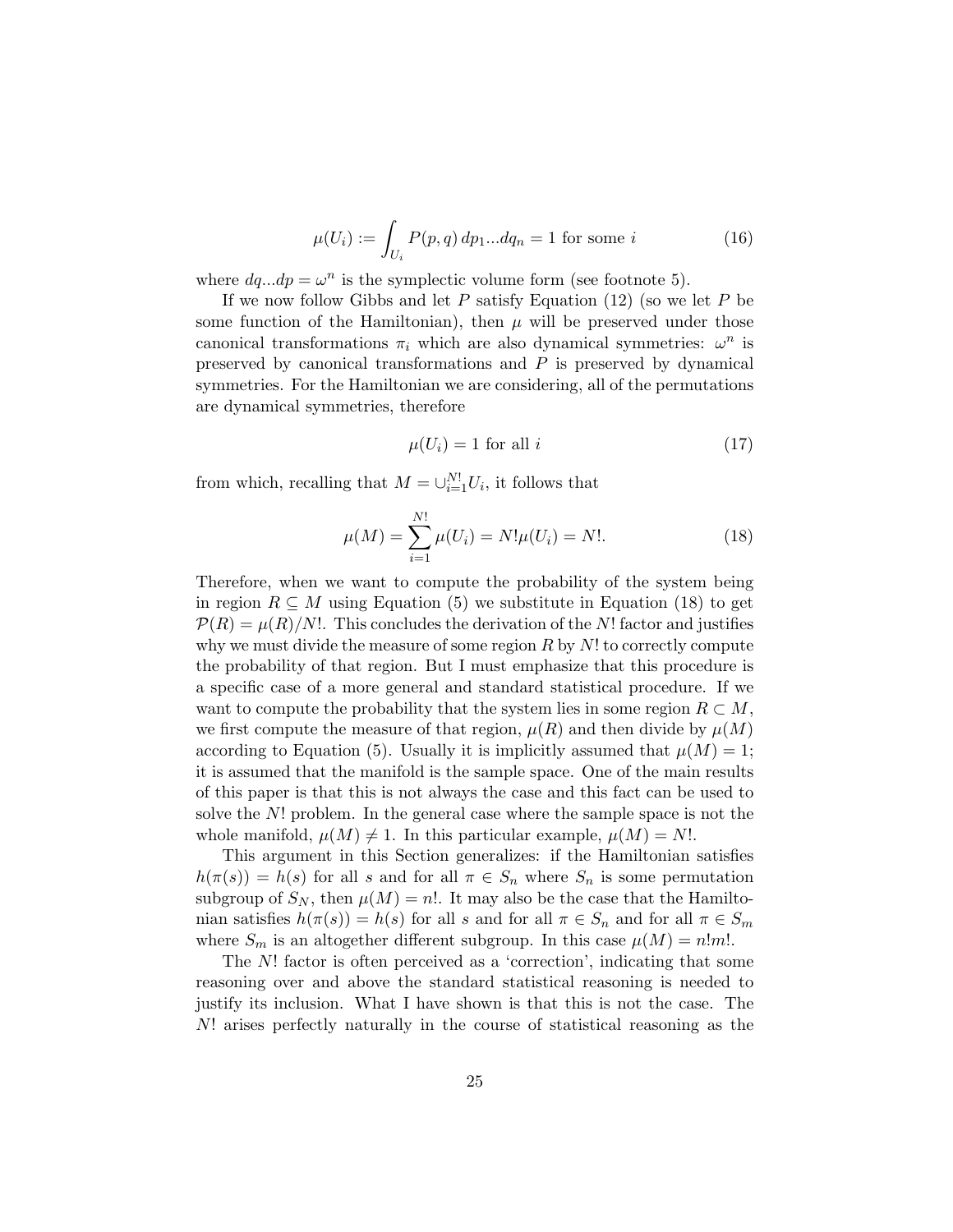normalisation factor  $\mu(M)$  when all the permutations are dynamical symmetries. The reason it is perceived as a correction factor, is because division by  $\mu(M) = 1$  renders itself invisible in cases when the manifold is the sample space. Thus, when the N! factor appears, it looks like we have added something in that was not there before.

## 7 Conclusion

In this paper, I have given a solution to the  $N!$  problem, based on the dynamical equivalence of the states and the dynamical indistinguishability of particles, whose precise definitions were inspired by considerations of observation, and its importance in specifying the sample space of any statistical theory.

These considerations of observation were key to my analysis. As we saw, the literature is most focused on whether two states are really 'one and the same' or whether particles are really 'identical'. This ontological view of the matter was replaced by the more epistemic notions of observational equivalence and observational indistinguishability respectively<sup>20</sup>. But why take this more 'epistemic' route with respect to the  $N!$ ! problem in statistical mechanics? The first reason was that the basic object in a statistical theory is the probability space, one of whose elements being the sample space, typically characterized as containing all and only states which are observationally distinct from one another. Thus, epistemic notions enter into the very construction of the mathematical object we study in statistical mechanics. The second reason was that the notion of particles sharing intrinsic properties like mass and charge was best interpreted formally and precisely in terms of observables; the state of the system only gives us position and momentum values, so in order to access their mass or charge, we must look to certain observables like the kinetic energy or the electrical potential, for example.

The notion of observational equivalence was further narrowed to the notion of dynamical equivalence, taking the set of observables with respect to which to judge the equivalence of states to be the singleton set containing the Hamiltonian. It is granted that dynamical equivalence is not the only

<sup>20.</sup> I must emphasize at this point that the epistemic flavour of my analysis enters in the construction of the sample space, before any probability measures are defined on the space; the epistemic flavour does not enter into the interpretation of the probability measure. In fact, my analysis here is compatible with any interpretation of statistical mechanical probabilities: nothing in my argument requires us to make any choice of probability interpretation.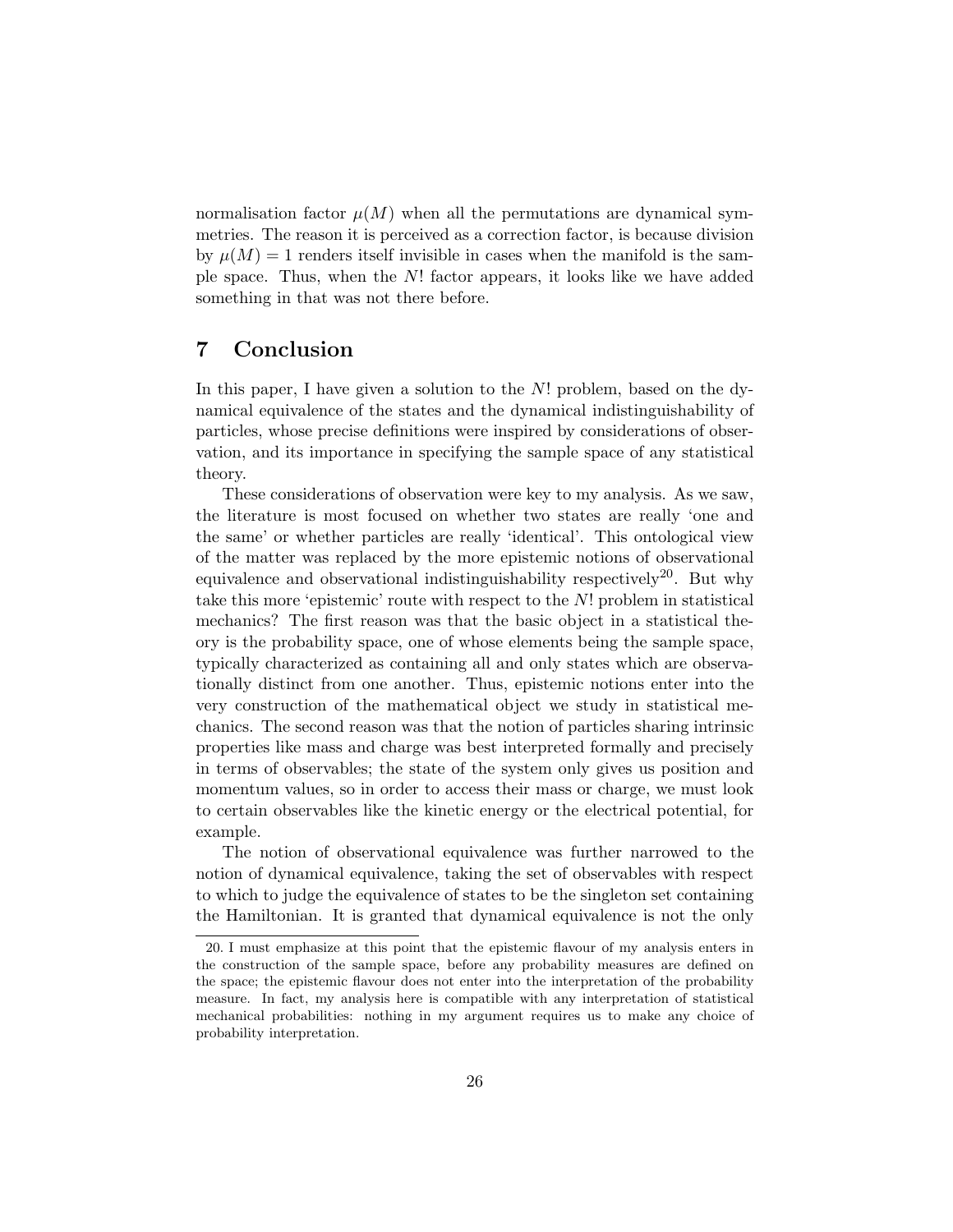sense in which states may be said to be observationally equivalent, and hence nor is dynamical indistinguishability the only sense in which particles may be said to be indistinguishable. This is accommodated in my analysis in the fact that the different senses of particle (in)distinguishability and state (in)equivalence correspond to different choices of the set  $\{f_i\}$ .

Although I have restricted my discussion to classical Hamiltonian mechanics, the characterisation of observational and dynamical equivalence I develop in this paper will carry over straightforwardly to quantum theory; the characterisation of indistinguishable classical particles in terms of the permutation symmetry of the Hamiltonian takes the form of the permutation operator commuting with the Hamiltonian. The framework presented here therefore promises to make interesting and important connections between classical and quantum physics in the context of particle indistinguishability.

### References

- Arnol'd, V. I. 1978. Mathematical Methods of Classical Mechanics. Translated by K. Vogtmann and A. Weinstein. Graduate Texts in Mathematics. Springer New York.
- Belot, Gordon. 2003. "Notes on Symmetries." In Symmetries in Physics: Philosophical Reflections, edited by Katherine A. Brading and Elena Castellani, 393–412. Cambridge University Press.
- Billingsley, P. 1995. Probability and Measure. Wiley.
- Blundell, Stephen J., and Katherine M. Blundell. 2010. Concepts in Thermal Physics. 2nd ed. Oxford University Press.
- Butterfield, Jeremy. 2007. "On Symplectic Reduction in Classical Mechanics." In Philosophy of Physics, edited by Jeremy Butterfield and John Earman, 1–132. Handbook of the Philosophy of Science. Amsterdam: North-Holland.
- Castellani, Elena. 2003. "Symmetry and equivalence." In Symmetries in Physics: Philosophical Reflections, edited by Katherine Brading and Elena Castellani, 425–436. Cambridge University Press.
- Caulton, Adam, and Jeremy Butterfield. 2011. "On Kinds of Indiscernibility in Logic and Metaphysics." The British Journal for the Philosophy of Science 63, no. 1 (August): 27–84.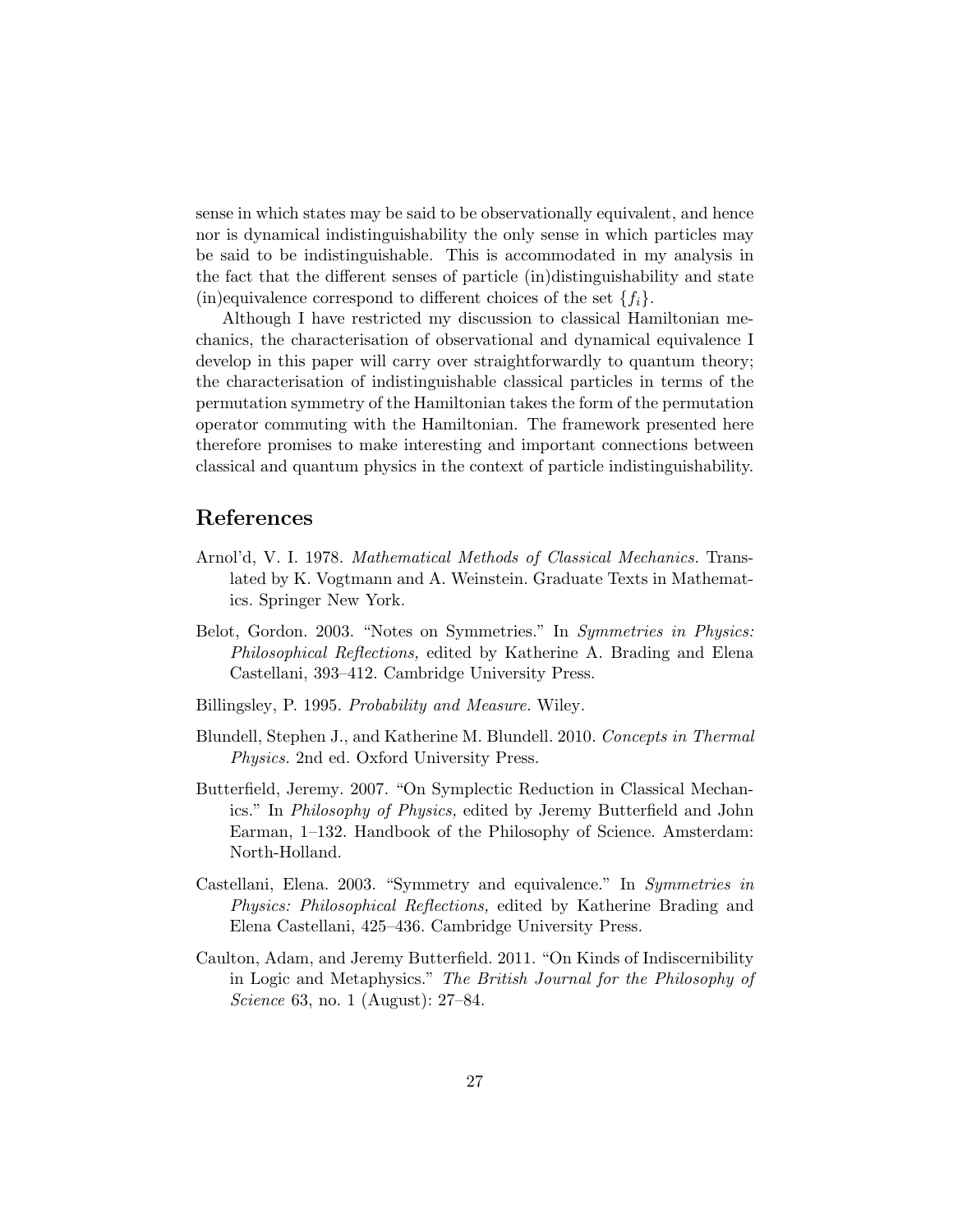- Caulton, Adam, and Jeremy Butterfield. 2012. "Symmetries and Paraparticles as a Motivation for Structuralism." The British Journal for the Philosophy of Science 63 (2): 233–285.
- Darrigol, Olivier. 1991. "Statistics and Combinatorics in Early Quantum Theory, II: Early Symptoma of Indistinguishability and Holism." Historical Studies in the Physical and Biological Sciences 21 (2): 237–298.
- Denbigh, K. G., and M. L. G. Redhead. 1989. "Gibbs' Paradox and Non-Uniform Convergence." Synthese 81 (3): 283–312.
- Dieks, Dennis. 1990. "Quantum Statistics, Identical Particles and Correlations." Synthese 82 (1): 127–155.
- . 2011. "The Gibbs Paradox Revisited." In Explanation, Prediction, and Confirmation, edited by Dennis Dieks, Wenceslao J. Gonzalez, Stephan Hartmann, Thomas Uebel, and Marcel Weber, 367–377. Dordrecht: Springer Netherlands.
- . 2013. "Is There a Unique Physical Entropy? Micro versus Macro." In New Challenges to Philosophy of Science, edited by H. Andersen, D. Dieks, W González, T. Uebel, and G. Wheeler, 23–34. Springer Verlag.
- French, S., and D Krause. 2006. Identity in Physics: A Historical, Philosophical, and Formal Analysis. OUP: Clarendon Press.
- French, Steven. 1989. "Identity and individuality in classical and quantum physics." Australasian Journal of Philosophy 67 (4): 432–446.

- 2000. "Identity and individuality in quantum theory." In The Stanford Encyclopedia of Philosophy, Winter 2019, edited by Edward N. Zalta. Metaphysics Research Lab, Stanford University.

- French, Steven, and Dean Rickles. 2003. "Understanding Permutation Symmetry." In *Symmetries in Physics: Philosophical Reflections*, edited by Katherine Brading and Elena Castellani, 212–238. Cambridge University Press.
- Gibbs, Josiah Willard. 1902. Elementary Principles in Statistical Mechanics. New Haven: Yale University Press.
- Huang, Kerson. 1963. Statistical Mechanics. John Wiley & Sons.
- Jaynes, E. T. 1992. "The Gibbs Paradox." In Maximum-entropy and Bayesian methods, edited by G. Erickson, P. Neudorfer, and C. R. Smith, 1–21. Dordrecht: Kluwer.